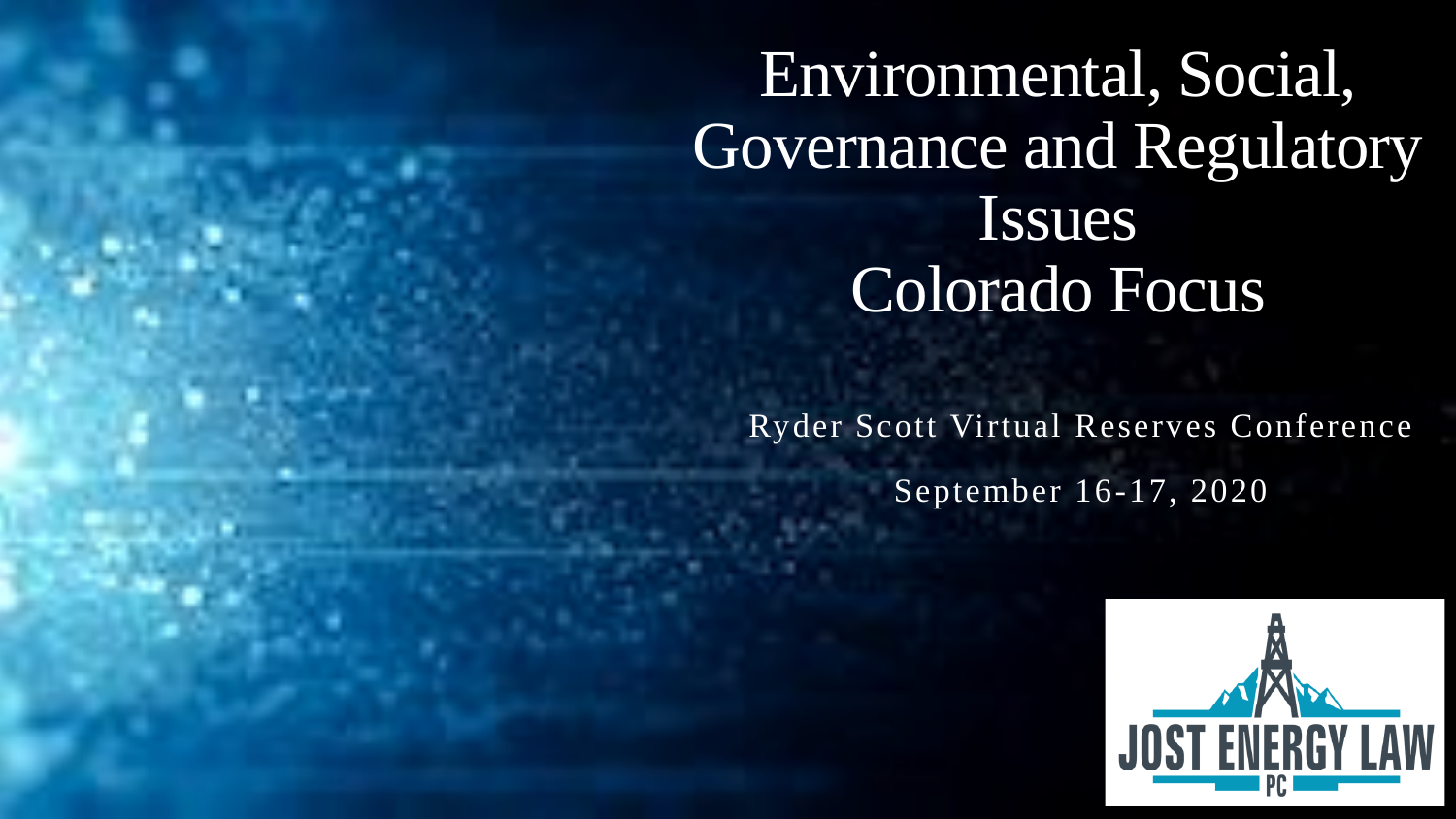### Overview of Presentation

- ❑ Introduction to "ESG" Environmental, Social and Governance Factors
- ❑ ESG Factors and Oil and Gas Operators
- ❑ Colorado Overview
- ❑ Status of Colorado Rulemakings COGCC, CDPHE and Local Governments
- ❑ ESG Focus of Rulemakings
- ❑ Closing Remarks
- Live Q&A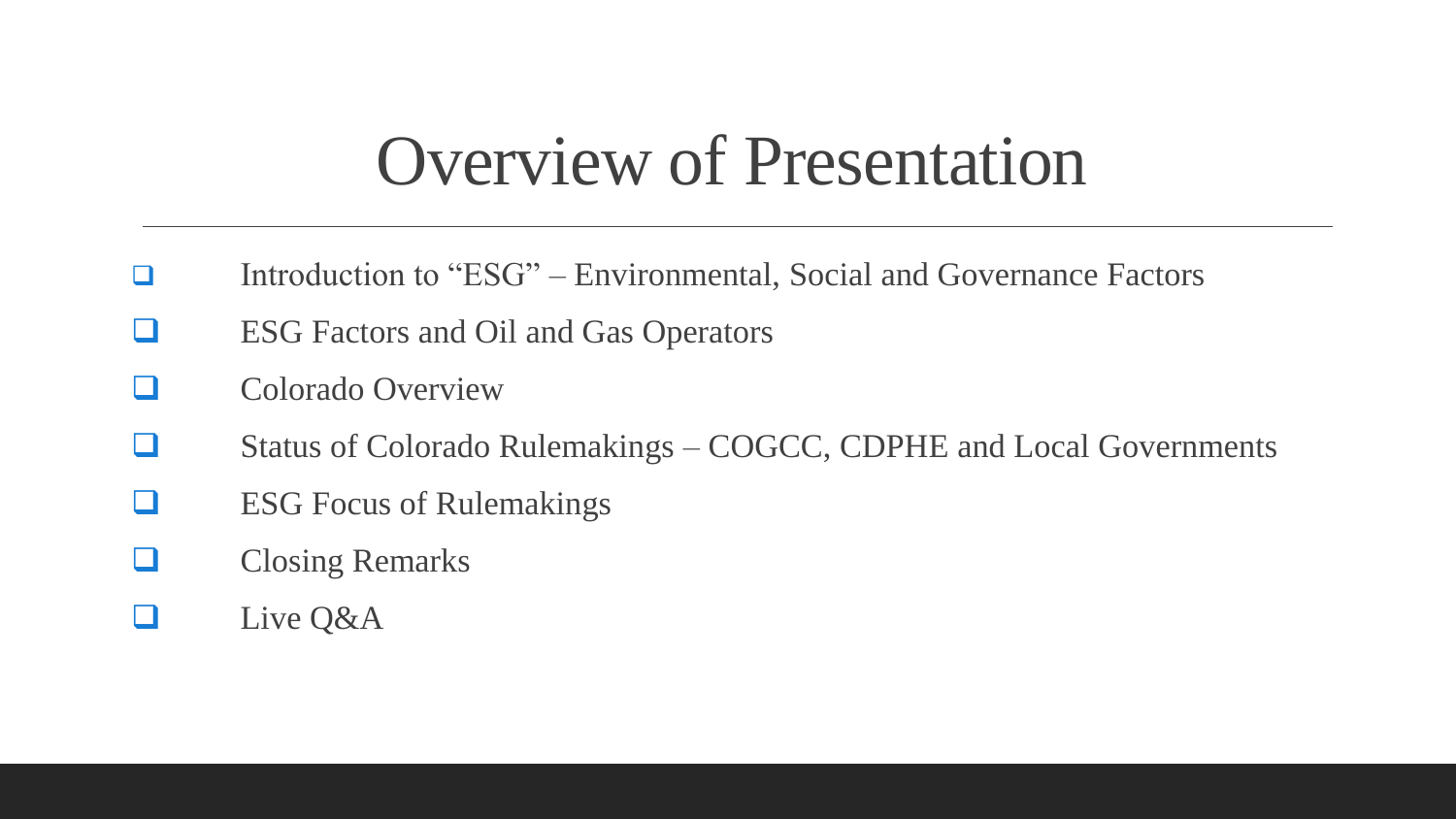Environmental, Social, Governance and Regulatory Issues

Introduction to "ESG" and ESG Factors for Oil and Gas **Operators**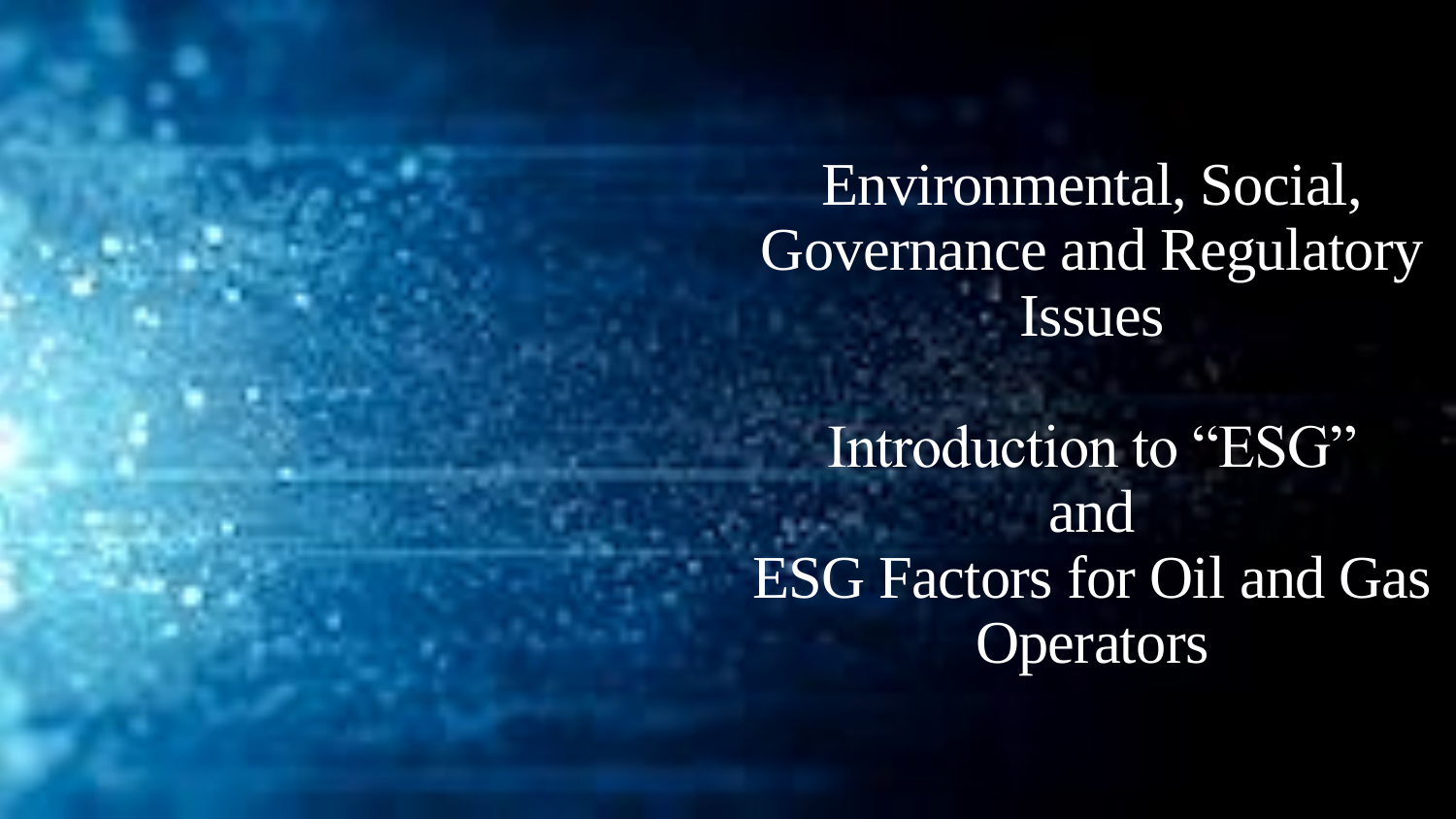### Introduction to "ESG"

Environmental, social and governance criteria are a set of standards that investors use to screen potential investments

- Environmental criteria: how a company performs as a steward of nature
- Social criteria: how a company manages relationships with employees, suppliers, customers, and communities
- Governance: relates to company leadership, executive pay, audits, internal controls, and shareholder rights



ESG Table Source: RBC Global Asset Management - https://global.rbcgam.com/esg/default.fs?utm\_dc=ks\_SEG\_1591924737\_61774855644\_391298442943\_kwd-[299763703139\\_c&gclid=CjwKCAjwnK36BRBVEiwAsMT8WJ5AiD40RqvFDcSmGiBCU64mbFxau0ci4sKUTQp3KApqYX8oBAPoWRoCwHkQAvD\\_BwE#commitment](https://global.rbcgam.com/esg/default.fs?utm_dc=ks_SEG_1591924737_61774855644_391298442943_kwd-299763703139_c&gclid=CjwKCAjwnK36BRBVEiwAsMT8WJ5AiD40RqvFDcSmGiBCU64mbFxau0ci4sKUTQp3KApqYX8oBAPoWRoCwHkQAvD_BwE#commitment)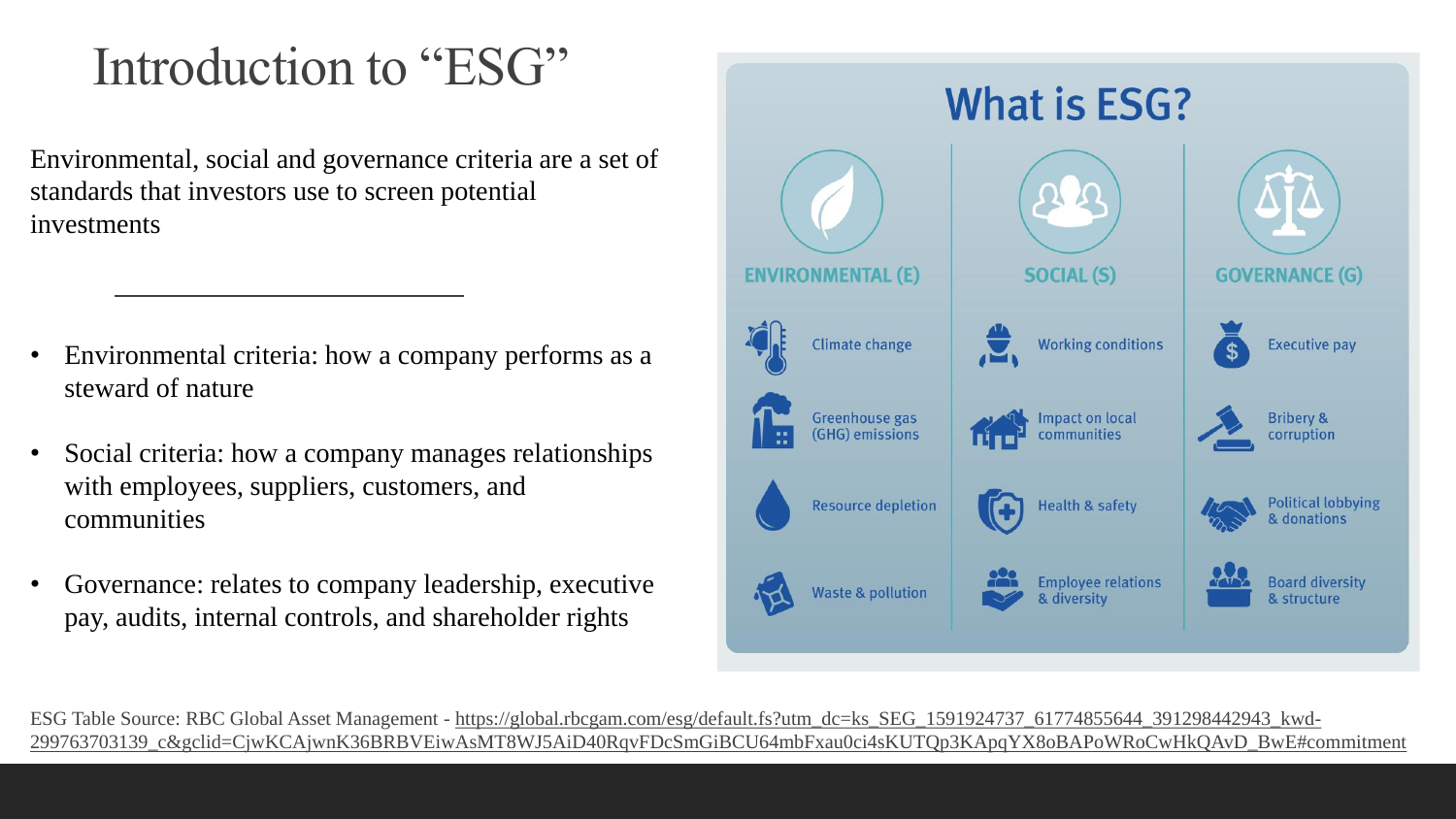# Why is "ESG" important for oil and gas corporate sustainability?

### ❑ Obtaining investment from financial institutions

- "We are committed to constant innovation to remain at the forefront of the responsible investment landscape." *Melanie Adams, Vice-President and Head, Corporate Governance and Responsible Investment, RBC*
- "70% of Respondents use ESG principles as part of their investment approach and decision making." RBC Global Asset Management October 14, 2019 Responsible Investment Survey Executive Summary
- ❑ Rise in Shareholder demands re: ESG opportunity and risk
	- BlackRock Letter: "A Fundamental Reshaping of Finance" letter to CEOs Larry Fink, January 2020
	- State Street Global Advisors:, "CEO's Letter on our 2020 Proxy Voting Agenda" Cyrus Taraporevala, January 2020
- ❑ Expectations to address Racial Equity and Environmental Justice are immediate
- Leadership from Board of Directors and creating ESG Culture is expected
- Reputation and media treatment of company is critical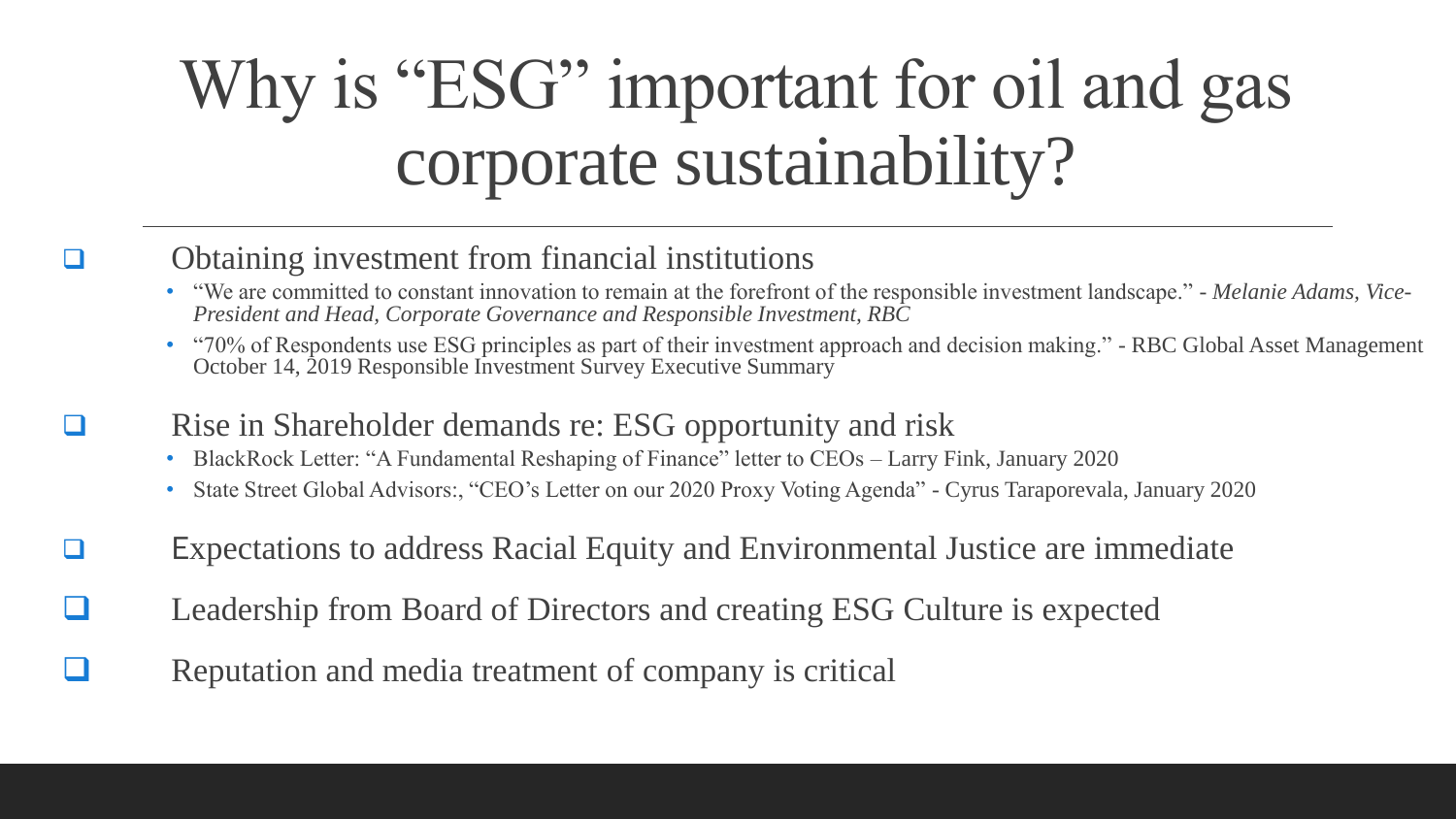# ESG Topics for Corporate Consideration

#### **Environmental Components & Topics**

- $\blacksquare$  Conservation of the natural world
- Sustainability
- $\blacksquare$  Pollution reduction
- Waste Management
- Energy Conservation
- Renewable Energy
- Salt water disposal and reuse
- Technology reducing power consumption

#### Social Components & Topics

- Human Rights
- Community relations
- Shared stakeholder responsibilities
- personal privacy
- Community services
- **Foundation work**

**Governance Components & Topics** 

- Board and executive compensation
- Investor Relations
- Good stewardship of the stakeholders interests
- Accountability
- Auditing systems

Source: Enercom, Inc.; OilandGas360.com - [https://www.oilandgas360.com/what-is-esg-and-is-it-important-in-the-energy-space/;](https://www.oilandgas360.com/what-is-esg-and-is-it-important-in-the-energy-space/)  [https://www.enercominc.com](https://www.enercominc.com/)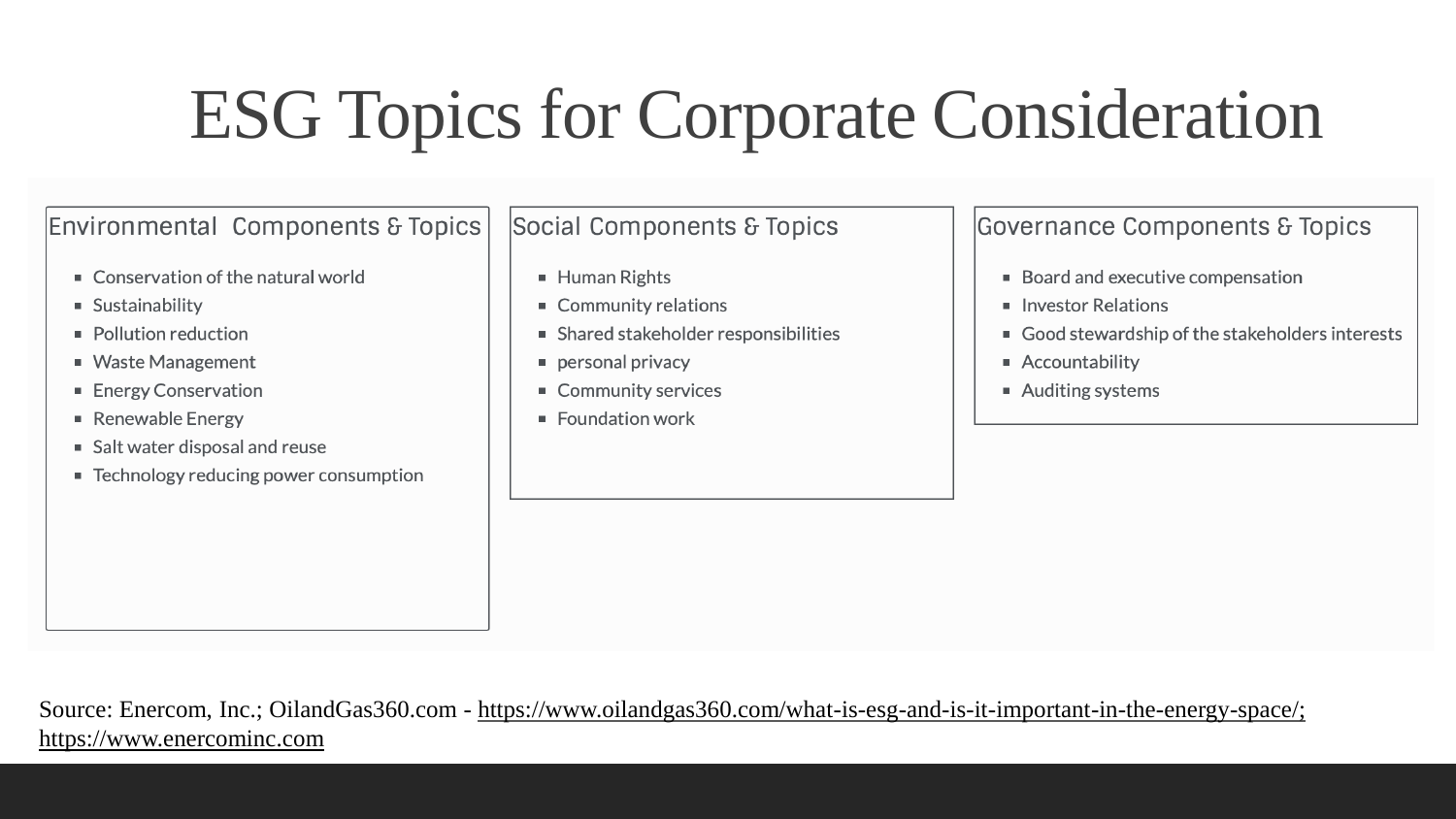Environmental, Social, Governance and Regulatory Issues

Colorado Overview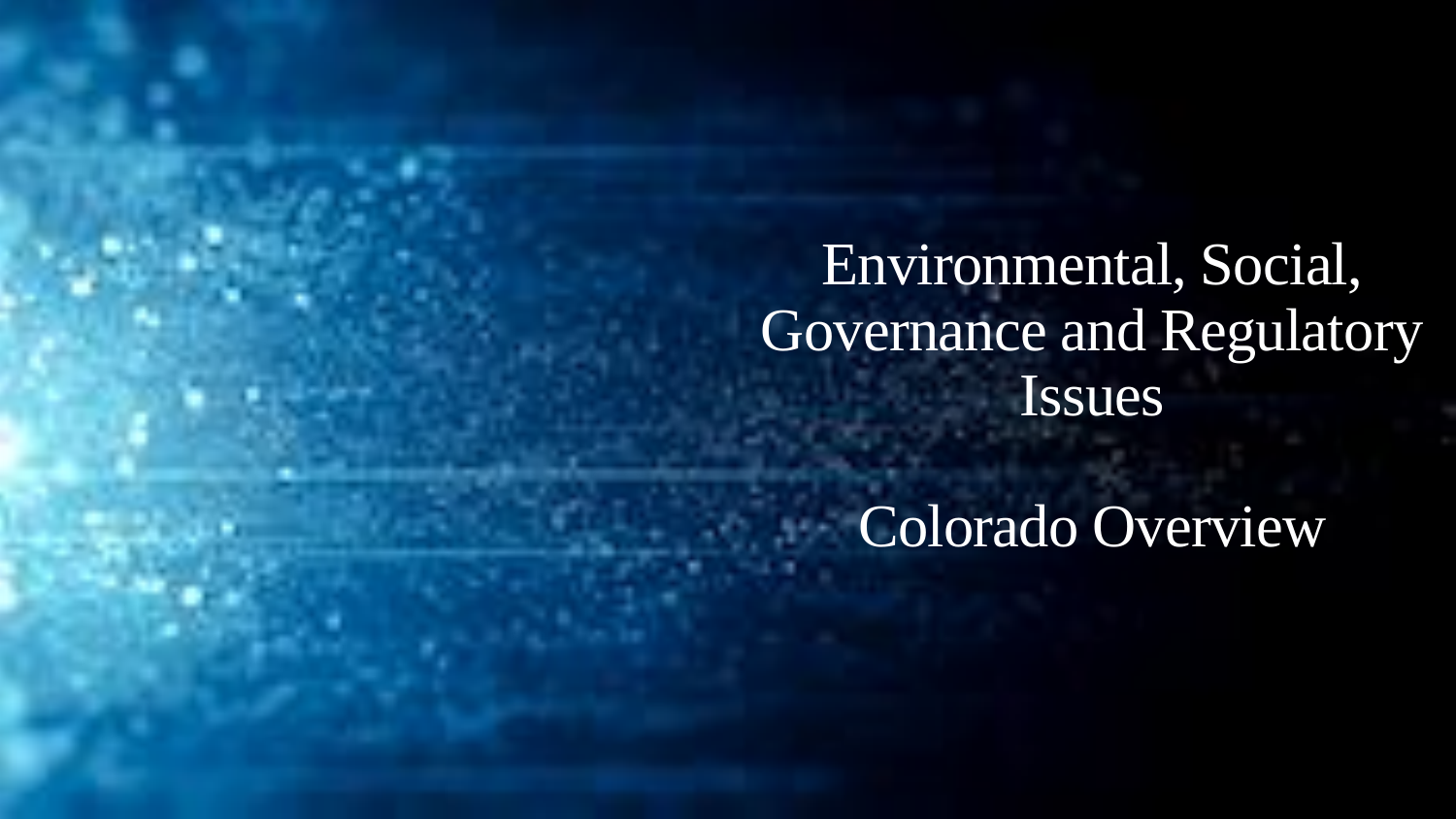### Governing Authority: Colorado Oil & Gas Operations

| <b>Colorado Oil and Gas Conservation Commission</b>         |
|-------------------------------------------------------------|
| <b>Local Governments</b>                                    |
| <b>Colorado Department of Public Health and Environment</b> |
| <b>Colorado Parks and Wildlife</b>                          |
| <b>Colorado Division of Water Resources</b>                 |
| <b>Colorado State Land Board</b>                            |
| <b>Public Utilities Commission</b>                          |
| <b>Bureau of Land Management</b>                            |
| <b>U.S. Forest Service</b>                                  |
| <b>Bureau of Indian Affairs</b>                             |
| <b>Environmental Protection Agency</b>                      |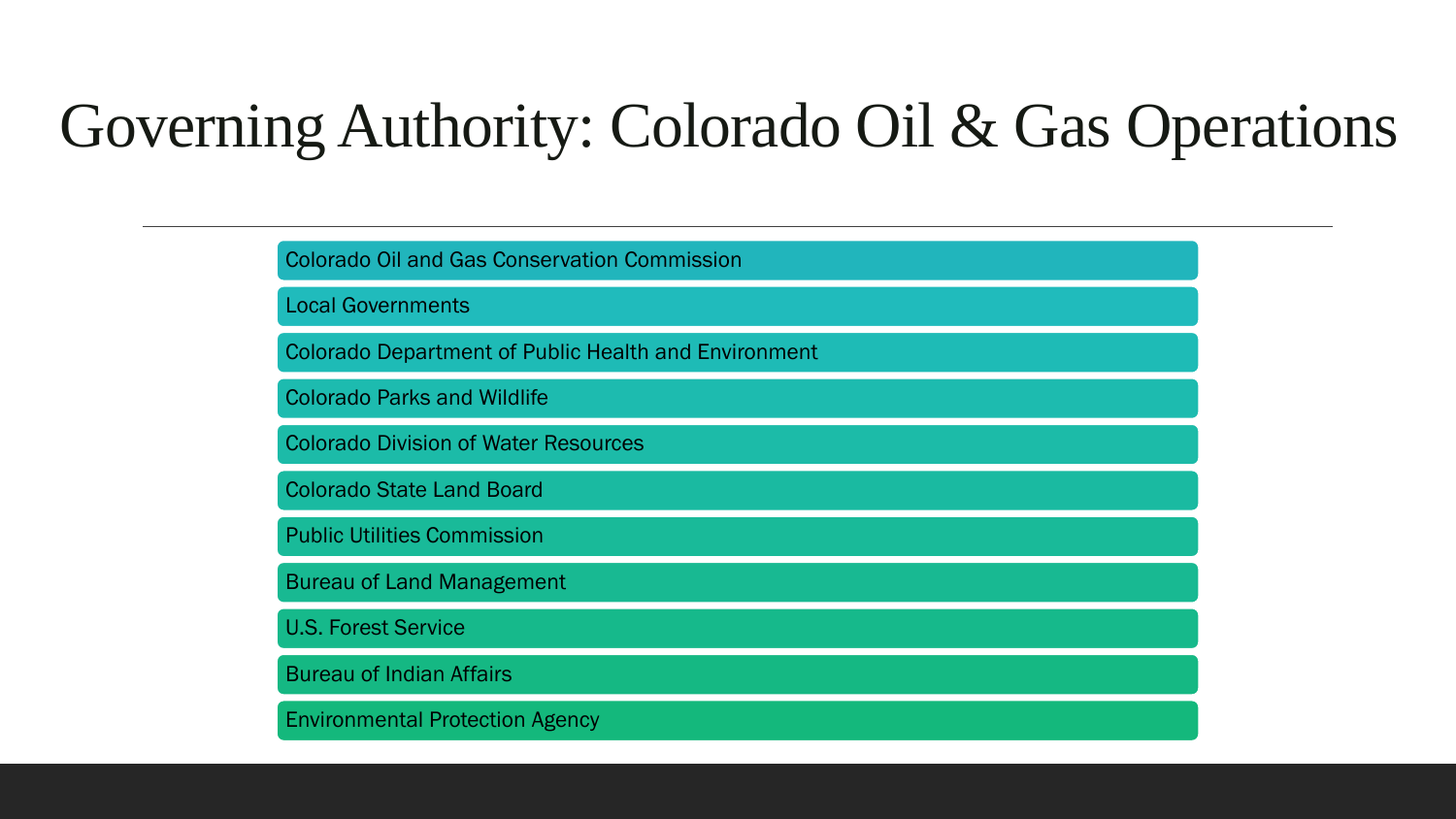## **Overview**

03/01/2019: Introduced In Senate - Assigned to Transportation & Energy

03/14/2019: Introduced In House - Assigned to Energy  $& Environment + Finance +$ Appropriations

04/03/2019: Passed

04/16/2019: Signed by Governor Polis into law

Adopted to prioritize the protection of public safety, health, welfare and environment, and wildlife in the regulation the oil and gas industry by modifying the oil and gas statute and by clarifying, reinforcing, and establishing local governments' regulatory authority over the surface impacts of oil and gas development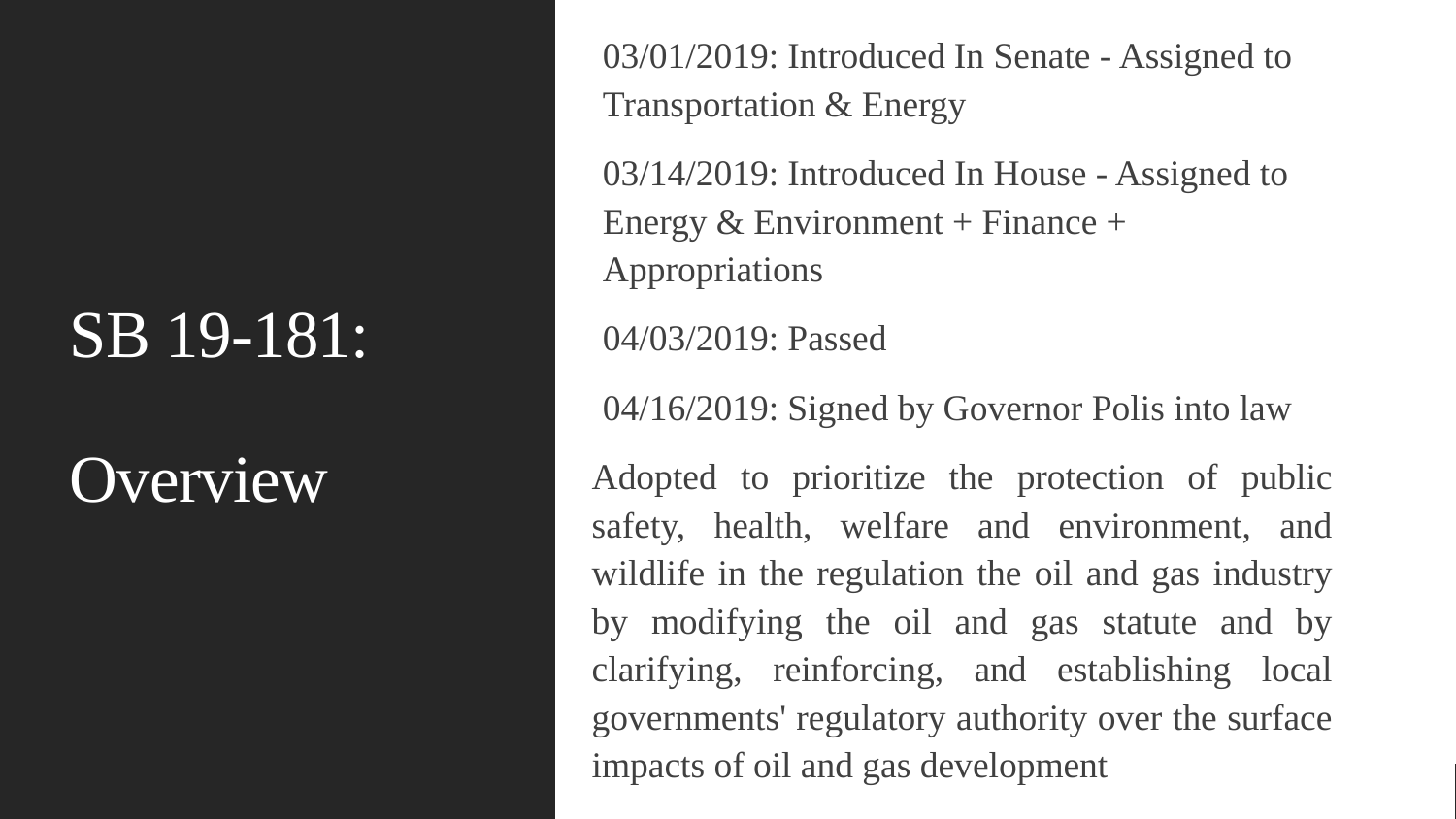Key Provisions with Immediate Impacts

- ❑ Change in Legislative Declaration of Commission o "Foster" to "Regulate"
- Mandatory Rulemakings: CDPHE AQCC & **COGCC**
- ❑ Local Government Siting Authority Confirmed
- Director Objective Criteria review adopted for permits until until conclusion and effective date of COGCC rulemakings
- ❑ Establish a Professional Commission
- ❑ Modify of Colorado State Preemption Law
- Establish 45% ownership/consent threshold for pooling
- Change in Definition of "Waste"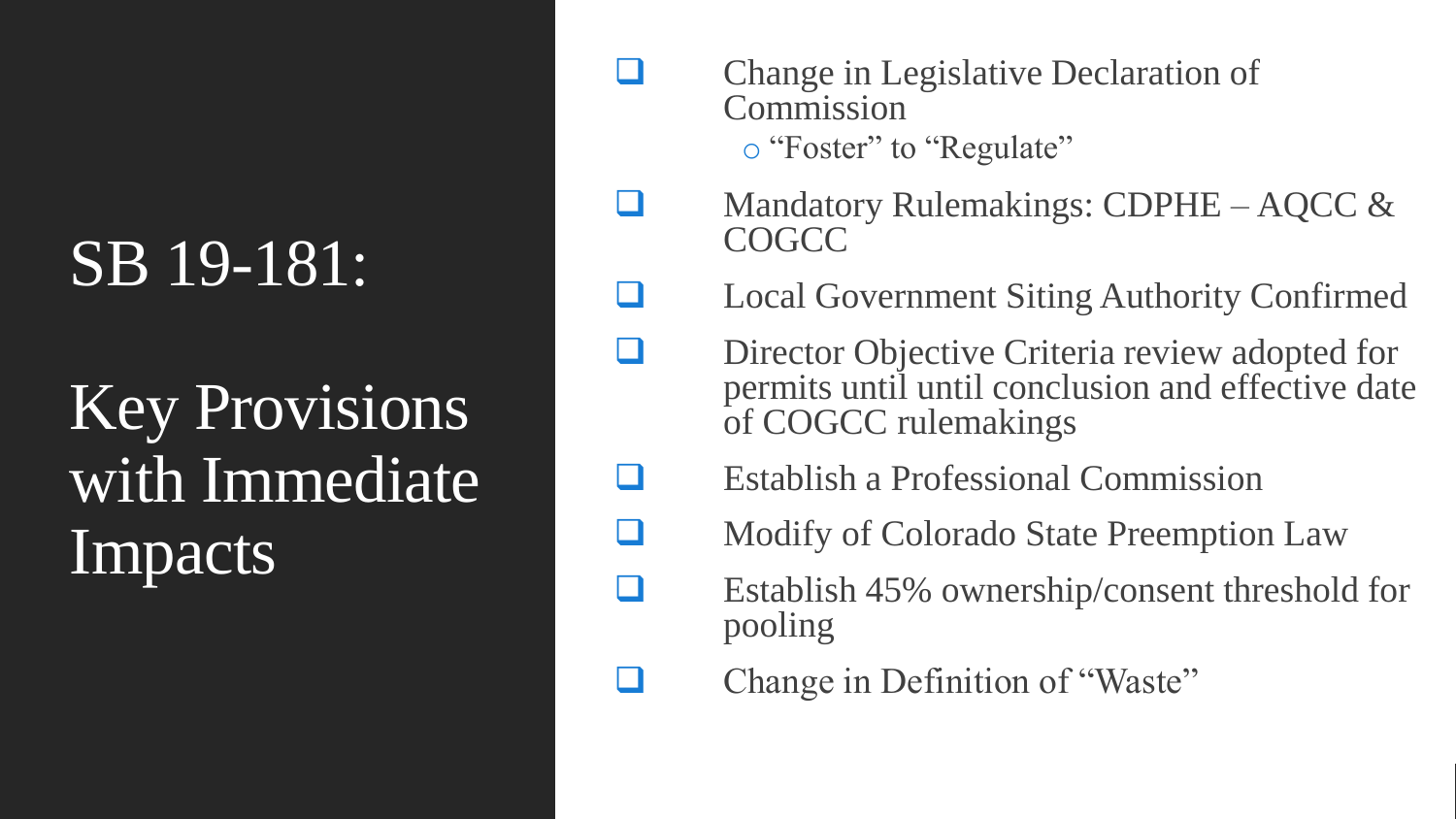# Mandated State Agency Rulemakings

**AQCD: Minimize Methane Emissions and other HC's, VOC's and Oxides of Nitrogen from Facilities in all segments of the OG supply chain (25-7- 109(10.a.))**

**COGCC**: Technical Review Board (29-20-104(3)(a) & 34-60-104.5(3)(a))

**COGCC**: 100 Series Definitions (34-60-103)

**COGCC**: 300/600 Series Rules: New Form 2A and Form 2 requirements and permit reviews/delays/criteria/approvals (34-60-106(1)(f))

**COGCC**: Adoption of Fees (34-60-106(7)(b))

**COGCC**: Overhaul of Rules for PHSWE&W (34-60-106(2.5))

**COGCC**: Alternative Location Analysis and criteria & evaluation of cumulative impacts of OG development  $(34-60-106(11)(c))$ 

**COGCC: Wellbore integrity (34-60-106(18))**

**COGCC: Flowline, Inactive, TA & SI well requirements (34-60-106(19))**

COGCC: Certification for Workers under OSHA, API, ASME, HazMat, Welders (34-60-106(20))

**COGCC: Pooling Threshold and new application requirements (34-60-116)**

COGCC: Overhaul of rules to address dual jurisdiction between COGCC and LG for siting and oil and gas operations (34-60-131)

COGCC: Financial Assurances (34-60-112)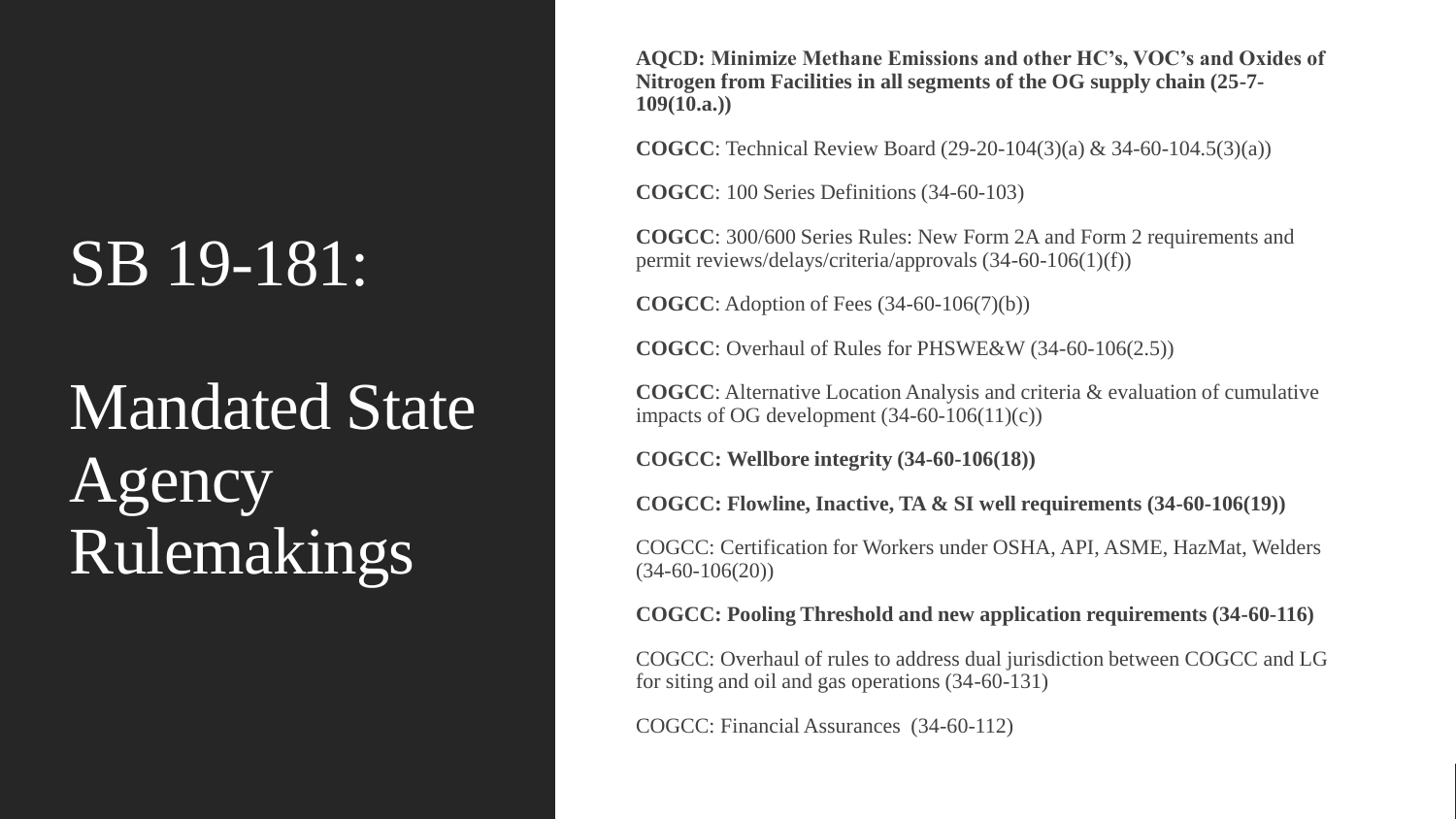Charged with regulating oil and gas development to protect and mitigate adverse impacts to public health, safety, welfare, the environment and wildlife resources

Colorado Oil and Gas Conservation Commission

Jurisdiction over oil and gas operations in Colorado – more limited after adoption of SB 19-181

All authority derived from Colorado Oil & Gas Conservation Act C.R.S. 34-60-101, *et seq.*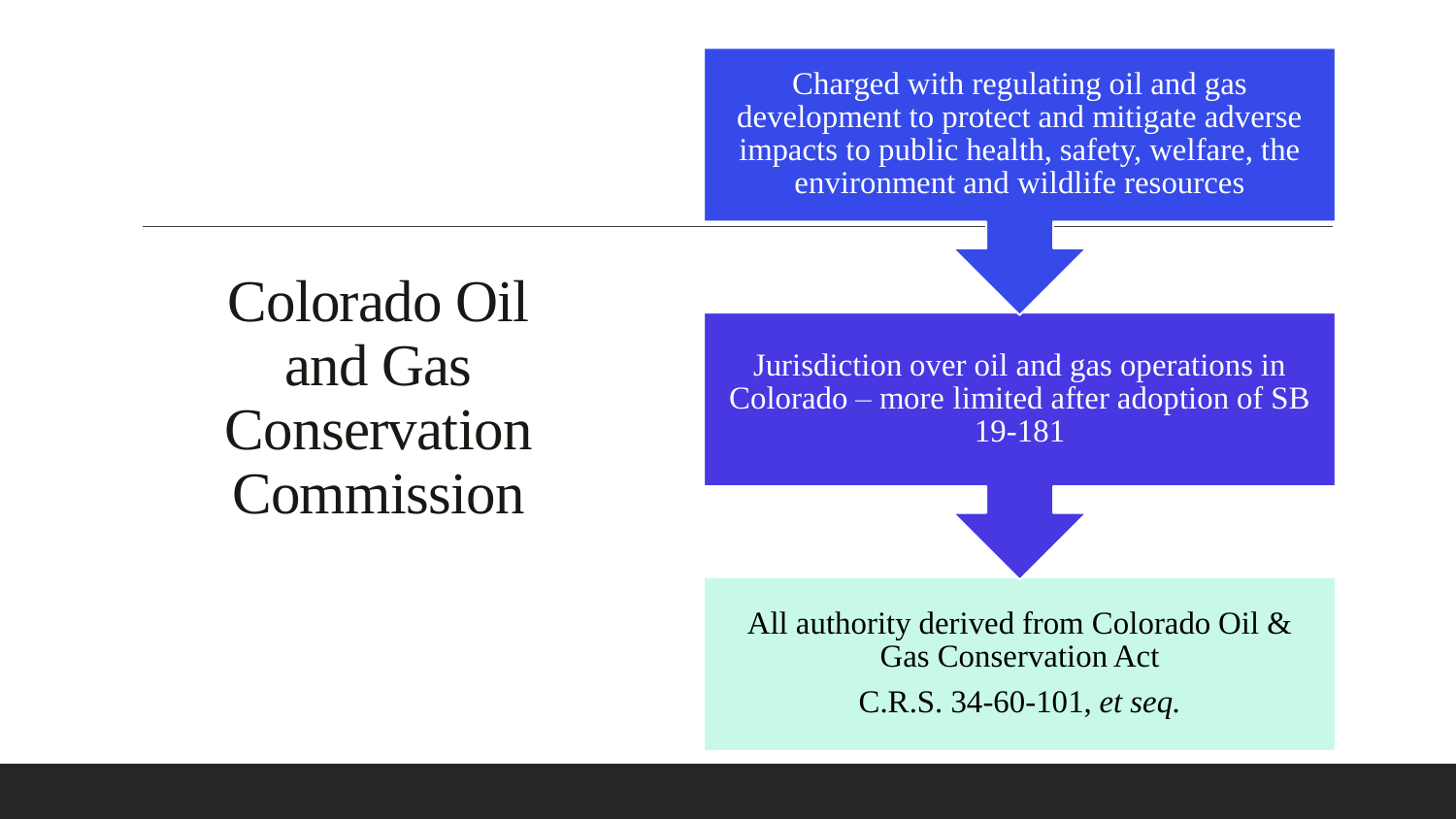Charged with protecting and improving the health of Colorado's people and the quality of its environment

Colorado Department of Public Health and Environment

Jurisdiction over air, stormwater and water quality matters for oil and gas development



Consultation on COGCC permits/applications:

- Under COGCC Operator Guidance, LGD request, or when operator seeks a variance from certain specified rules, COGCC consults with CDPHE
- Operator can consult with CDPHE prior to submission of APD
- Consultation usually leads to COAs on APDs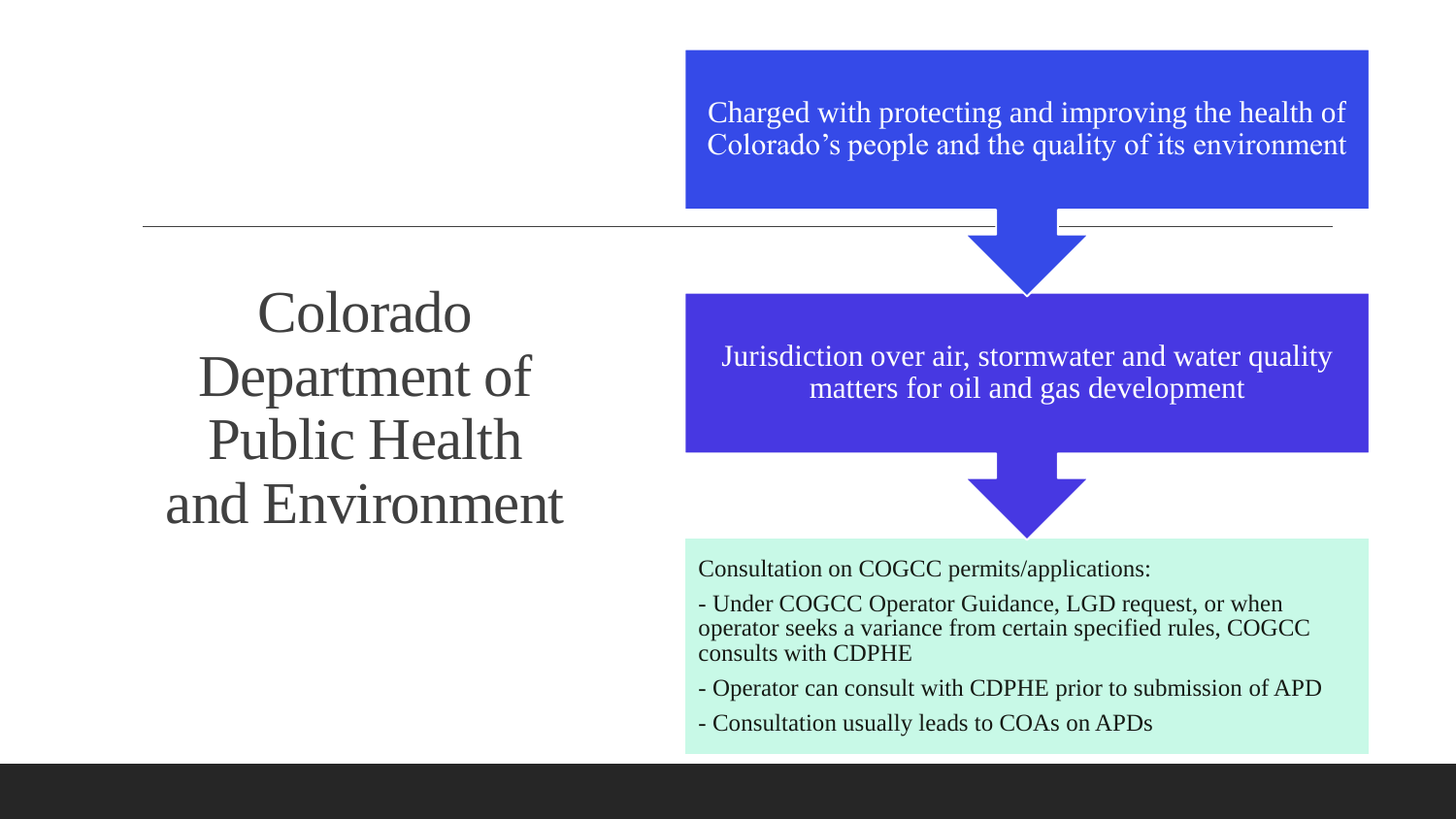Charged with regulating the surface impacts of oil and gas operations in a reasonable manner to address matters specified in this subsection (1)(h) and to protect and minimize adverse impacts to public health, safety, welfare and the environment

### Local Governments

Minimize adverse impacts = to extent necessary and reasonable, to protect public health, safety, and welfare and the environment by avoiding adverse impacts from oil and gas operations and minimizing and mitigating the extent and severity of those impacts that cannot be avoided



Required to obtain LG Disposition of LG permit:

- Prior to approval of COGCC permit, must obtain disposition of LG permit unless LG has waived requirement or does not regulate oil and gas operations
- LG permit usually leads to COAs on APDs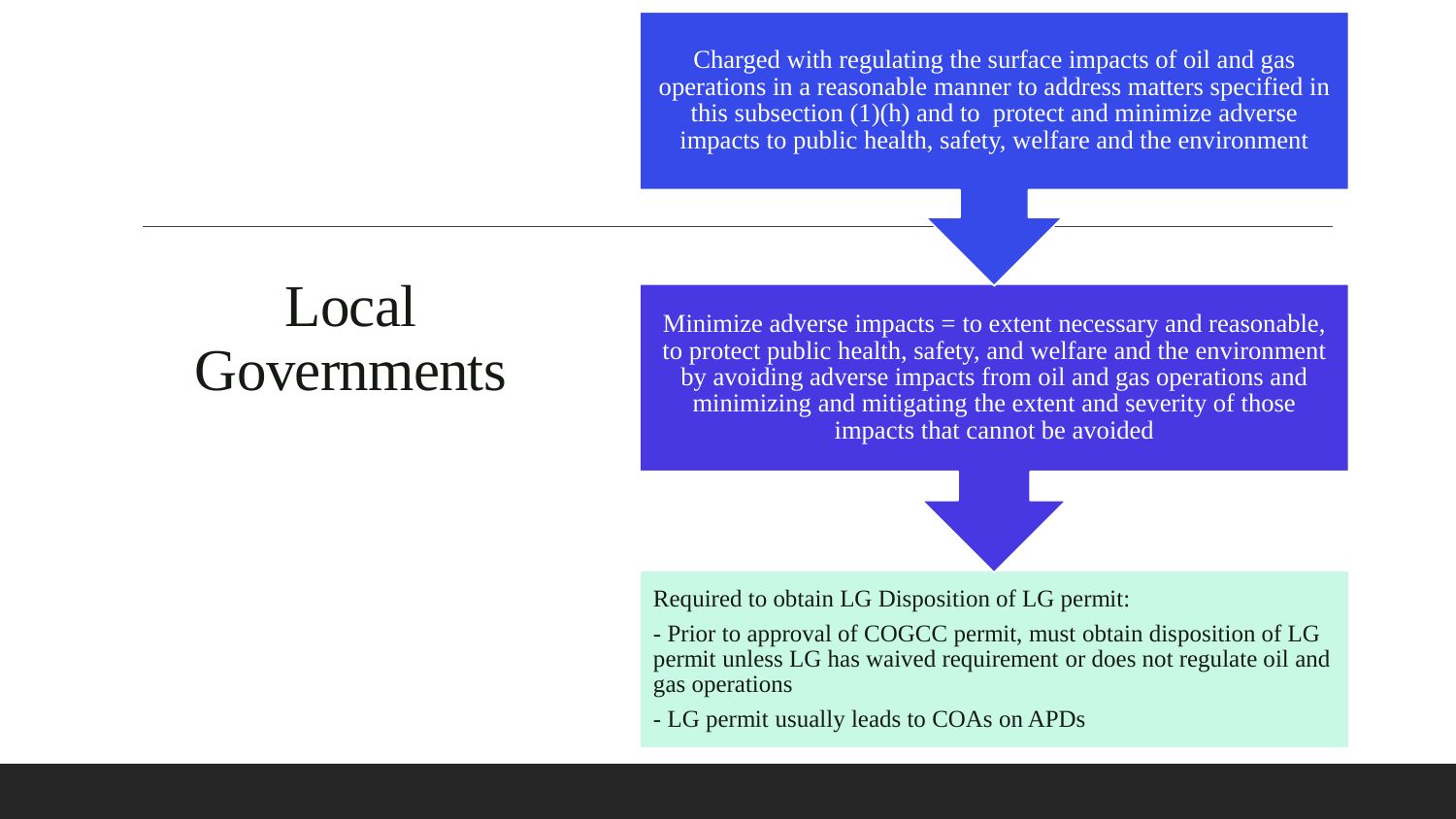### Environmental, Social, Governance and Regulatory Issues

Status of Colorado Rulemakings and Local Government Actions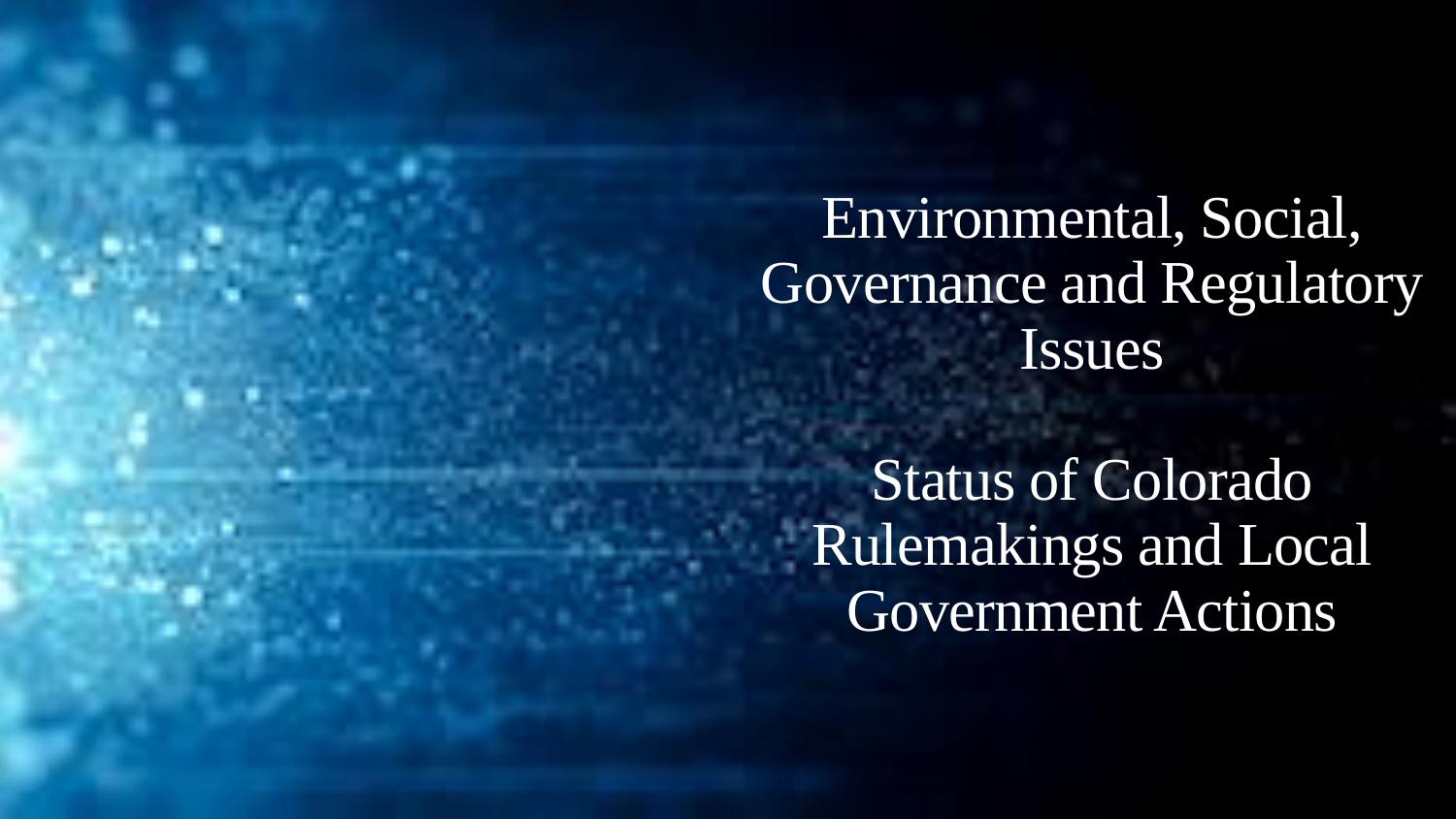State Regulatory Actions since 4/16/2019

#### [500 Series Rulemaking](https://cogcc.state.co.us/sb19181_calendar.html#/rulemaking_500_series) – Complete

◦ As directed by SB19-181, this rulemaking enables the use of administrative law judges and hearing officers to ensure the COGCC is properly processing applications.

#### [Flowline Rulemaking](https://cogcc.state.co.us/sb19181_calendar.html#/rulemaking_flowline) – Complete

◦ Following the 2018 and SB 19-181 rule changes, additional public disclosure, inspection, and deactivation requirements were added.

#### [AQCC Regulation Number 7](https://drive.google.com/file/d/16qTQLSTX1T49DYWp3voXRNl4_g-vbhQT/view) & [Regulation Number 3](https://drive.google.com/file/d/1_0oq-e_bYz_DT1y9h_rwn-O3gPQmQqa-/view) - Complete

◦ Reg 7 addresses control of Ozone and control Volatile Organic Compounds and Nitrogen Oxide emissions. Reg 3 addresses stationary source permitting and air pollutant emission notice requirements.

#### [Wellbore Integrity](https://drive.google.com/drive/folders/1fFoNgWK66FLc0b5yDvoGWhIwYl1HTo6y) Rulemaking - Complete

◦ This rule strengthened the groundwater protection requirements for oil and natural gas development.

#### [AQCC Regulation Number 22](https://drive.google.com/file/d/1Pmk0aYNazwXcBNr6vvnH2biutzhahWn8/view) - Complete

◦ This rule developed Colorado greenhouse gas reporting and emission reduction requirements.

#### Mill Levy Rulemaking – Complete

◦ This rulemaking increased the current mill levy from \$0.0011 to \$0.0015.

#### Mission Change Rulemaking – In process

◦ This rulemaking overhauls the 100-1200 Series COGCC regulations to comply with the new mission and mandates of the Oil and Gas Conservation Act.

#### AQCC Regulation No. 7 – In process

o This rulemaking serves to reduce actual emission of nitrogen oxides (NOx) from stationary source engines and applies to existing natural gas fired reciprocating internal combustion engines and those placed in service, modified, or relocated after adoption.

AQCC GHG Reductions – Stakeholder Meetings in Process & Rulemakings in 2021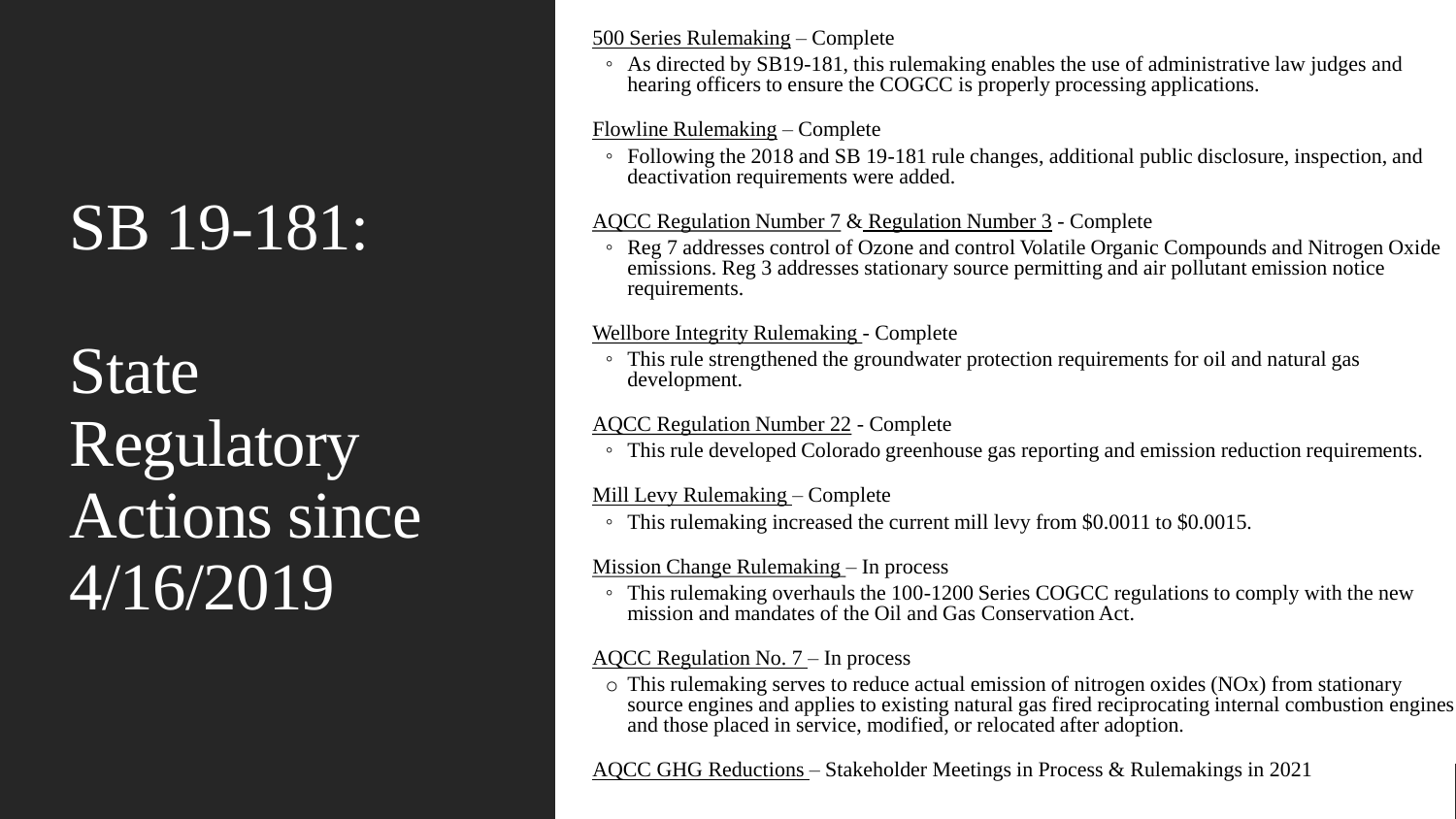Local Regulatory Actions since 4/16/2019

#### Adams County:

- 6-month moratorium passed in March 2019
- Regulatory Update Completed September 2019
- Moratorium lifted in September 2019 after regulations passed

#### Arapahoe County:

- Working on Traffic Impact Fee
- Currently updating oil and gas regulations

#### Aurora:

◦ Currently updating oil and gas regulations

#### Broomfield:

- Passed 6-month moratorium in May 2019 and have passed extensions with current expiration now in Dec. 2020
- May 2020, Broomfield passes 2,000' setbacks along with new zoning restrictions
- Expected to develop further regulations

#### Berthoud:

- Passed first moratorium in May 2019 and it is still in effect today
- First discussion of oil and gas code update in July 2020

#### Boulder County:

- Passed initial moratorium on June 28, 2019 and has continued to be extended in 6 month increments. Expiration is now December 31, 2020
- Currently updating oil and gas regulations

#### City of Boulder:

- Moratorium on oil and gas has been in place for over 7 years
- Current moratorium set to expire at the end of 2020 unless extended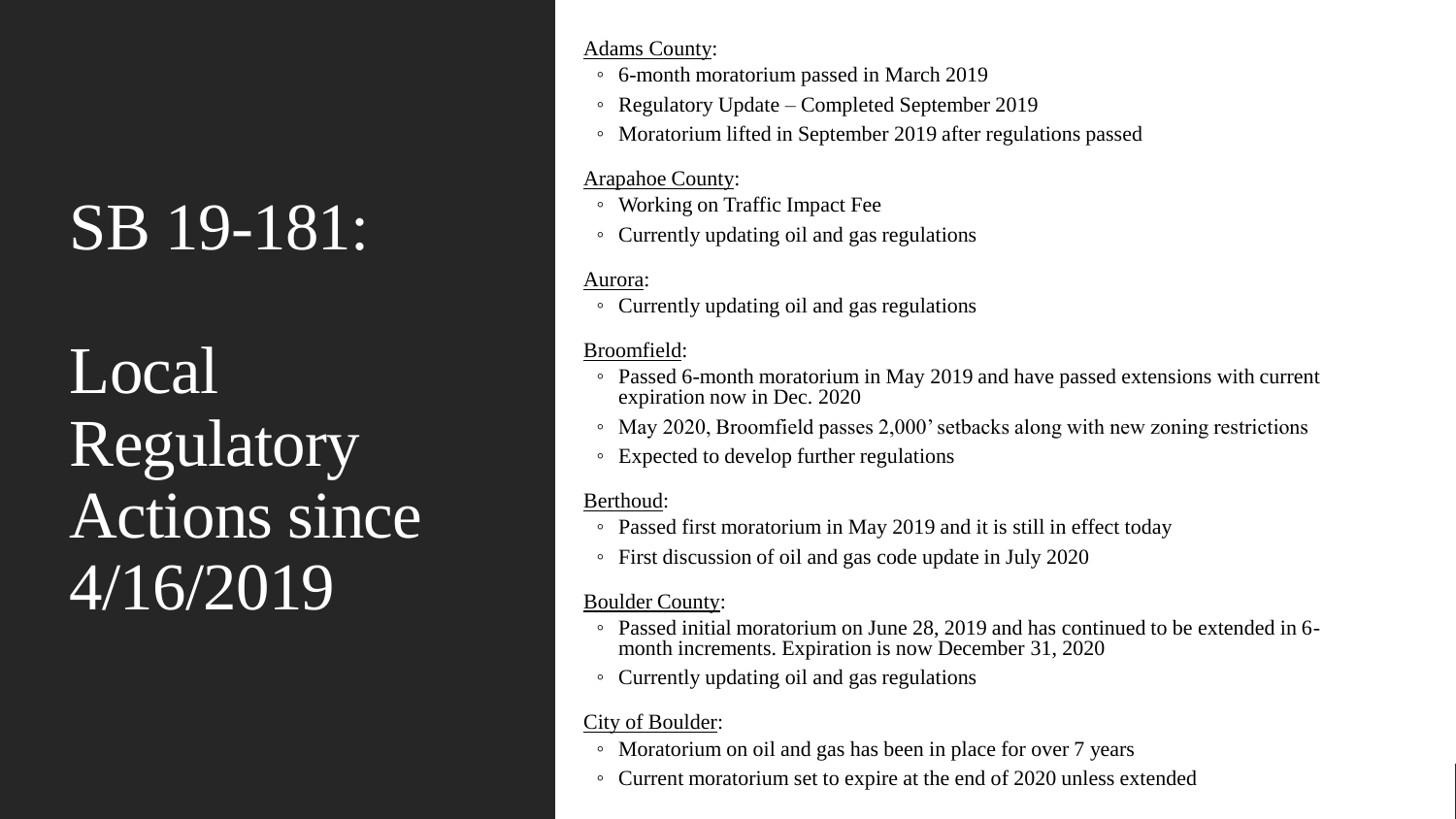Local Regulatory Actions since 4/16/2019

#### City and County of Denver:

◦ Current push for a fracking ban on Denver's November 2020 ballot

#### Commerce City:

◦ Currently updating oil and gas regulations

#### Erie:

- Initially adopted moratorium in July 2018, extended on Jan. 22, 2019, then extended again on June 25, 2019 after SB19-181 was passed
- Moratorium has continued and is currently set to expire in Dec. 2020
- Currently updating regulations

#### Fort Collins:

◦ Currently updating regulations

#### Lafayette:

- Moratorium initially passed in November 2017 and has been continuously extended
- Current moratorium set to expire in November 2020 unless extended

#### Larimer County:

- Oil and Gas Task Force Charter formed March 2019
- New oil and gas regulations approved April 2020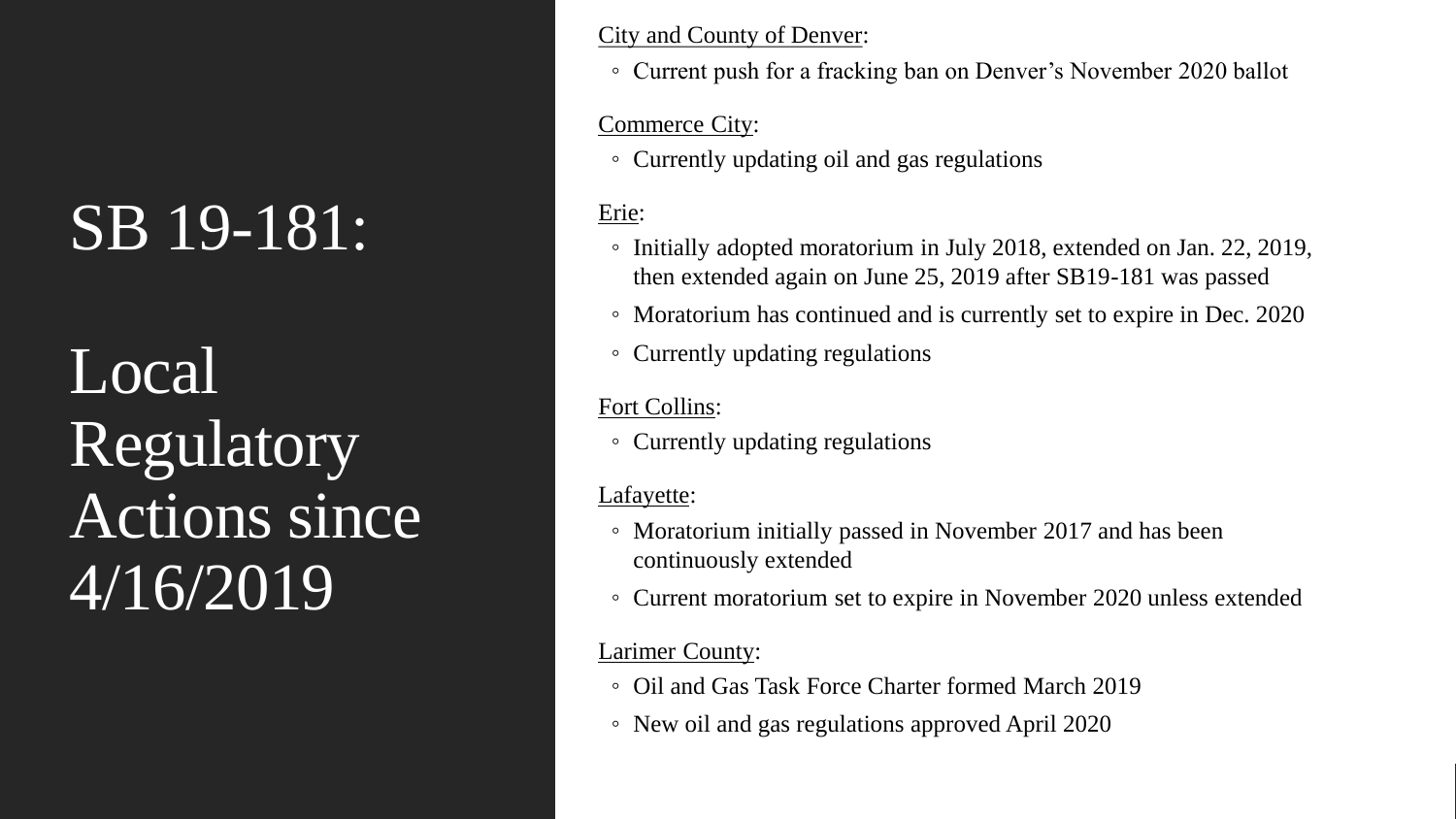Local Regulatory Actions since 4/16/2019

#### Lochbuie:

- 6-Month Moratorium passed in August 2019, extended 3 months in January 2020, but repealed in February 2020
- Updated several provisions of oil and gas code

#### Longmont:

◦ Environmental groups looking to reinstate Longmont's fracking ban which was struck down in 2016

#### Superior:

- Enacted 6-month moratorium in January 2019, extended in July 2019 until April 2020
- New regulations passed April 13, 2020 and moratorium expired

#### Timnath:

- 3-month moratorium passed April 2019 (not extended upon expiration)
- Interim oil and gas regulations passed July 2019

#### Weld County:

- 1041 Designation 2019
- $\circ$  MOU w/COGCC 2019
- 1041 WOLGA Code Change currently in public hearing phase
- Location Assessment for Pipelines update (to happen later in 2020)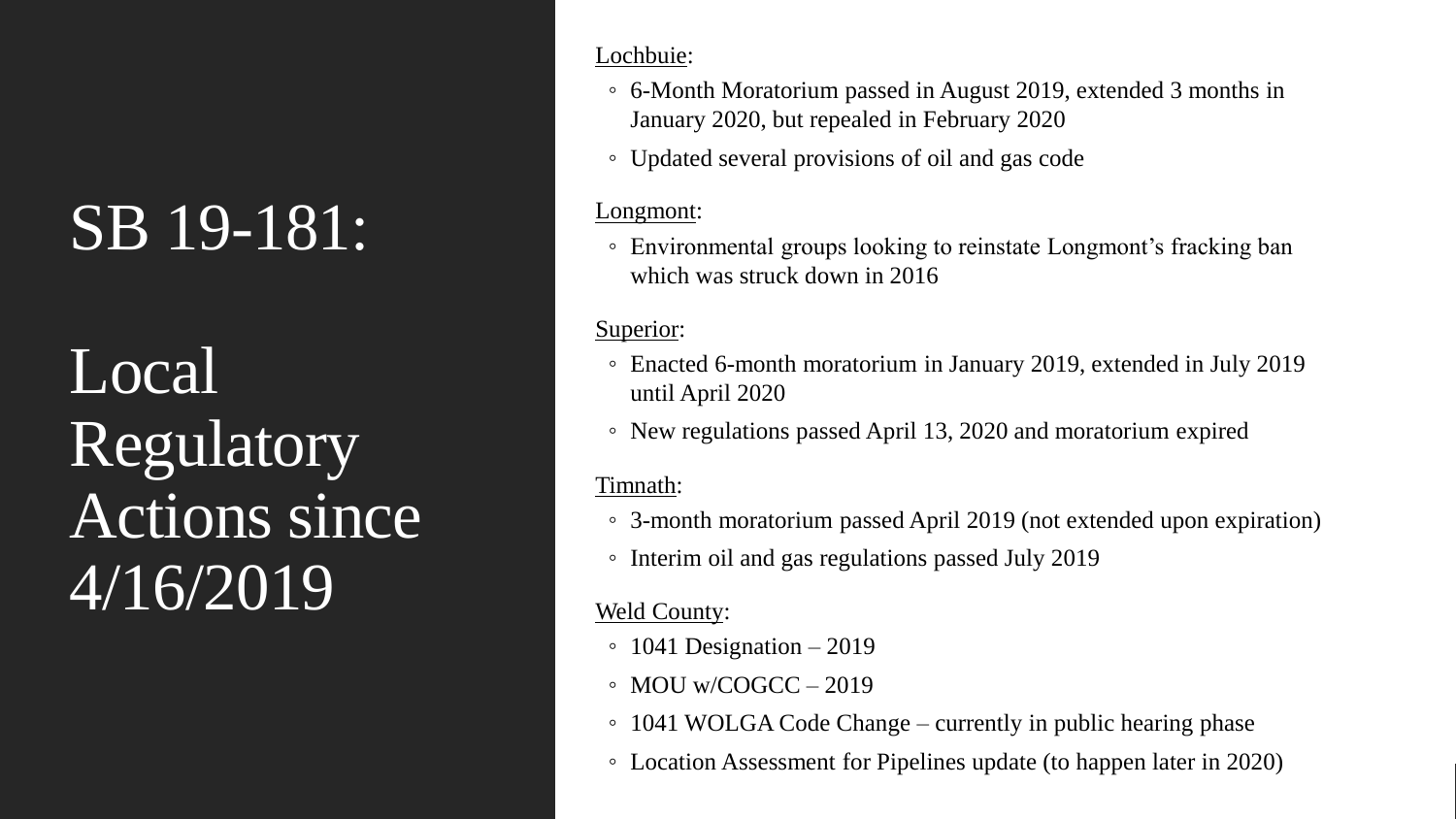### Environmental, Social, Governance and Regulatory Issues

ESG Components of Colorado Rulemakings and Local Government Actions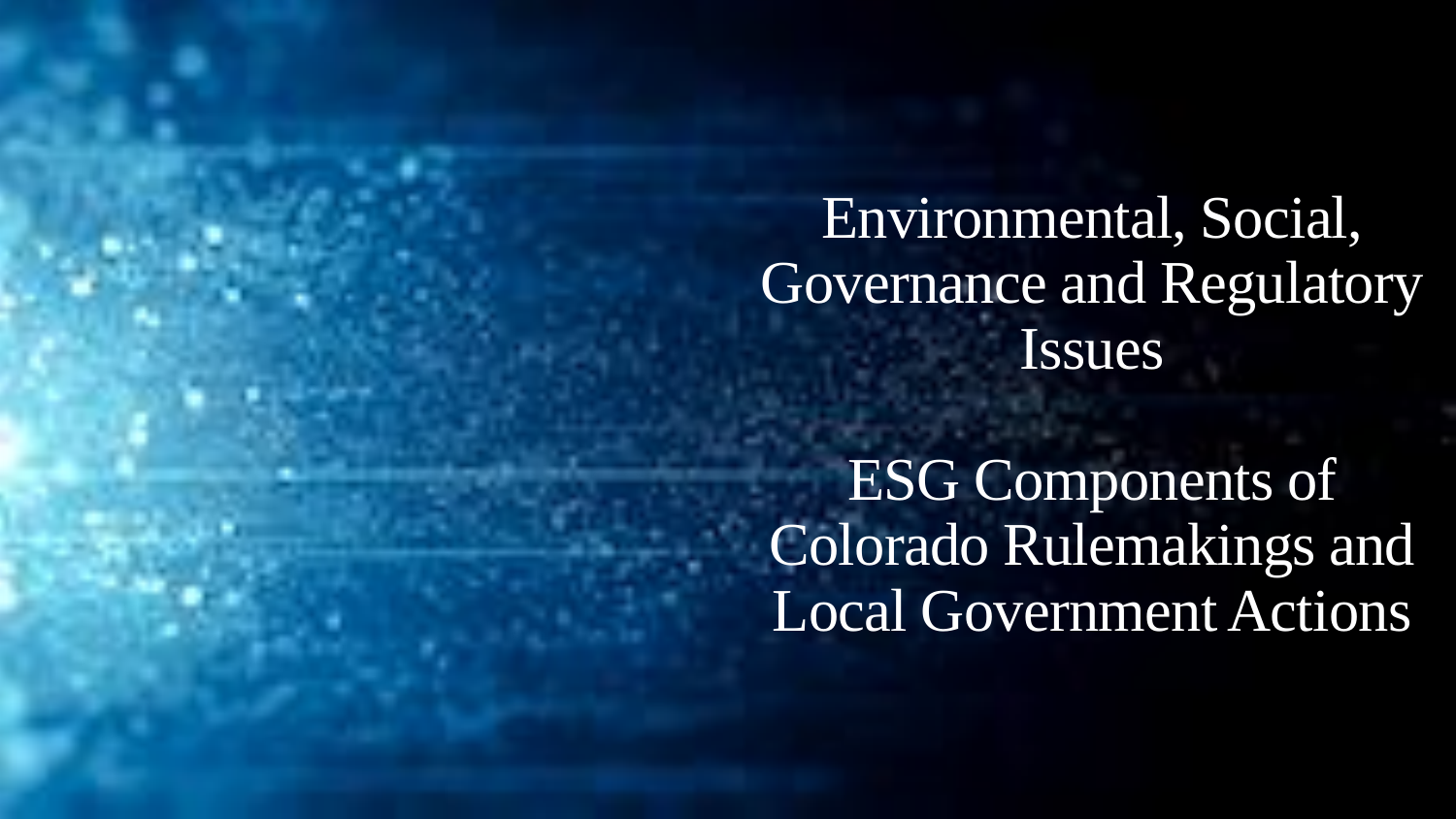# 25,000' overview:

**COGCC** Proposed Rules

100 Series: New definitions for every series rules

200 Series: Limitations on transfer of operatorship timing and liability

300 Series: Full permitting process Overhaul – Oil and Gas Development Plan, CAP, and LG approvals; Rule 318A WSU terminated

400 Series: Operations, reporting and substantial Noise, Odor, dust and lighting modifications

500 Series: Procedural modifications, standing and "affected person" allowances

600 Series: Setbacks of 1,500 feet from 10 or more Building Units or 1 High Occupancy Building Unit

800 Series: Modifications to UIC wells and aquifer exemptions

900 Series: Overlapping jurisdiction with CDPHE; modifications to flaring

1200 Series: New definition of High Priority Habitat; new plans for APDs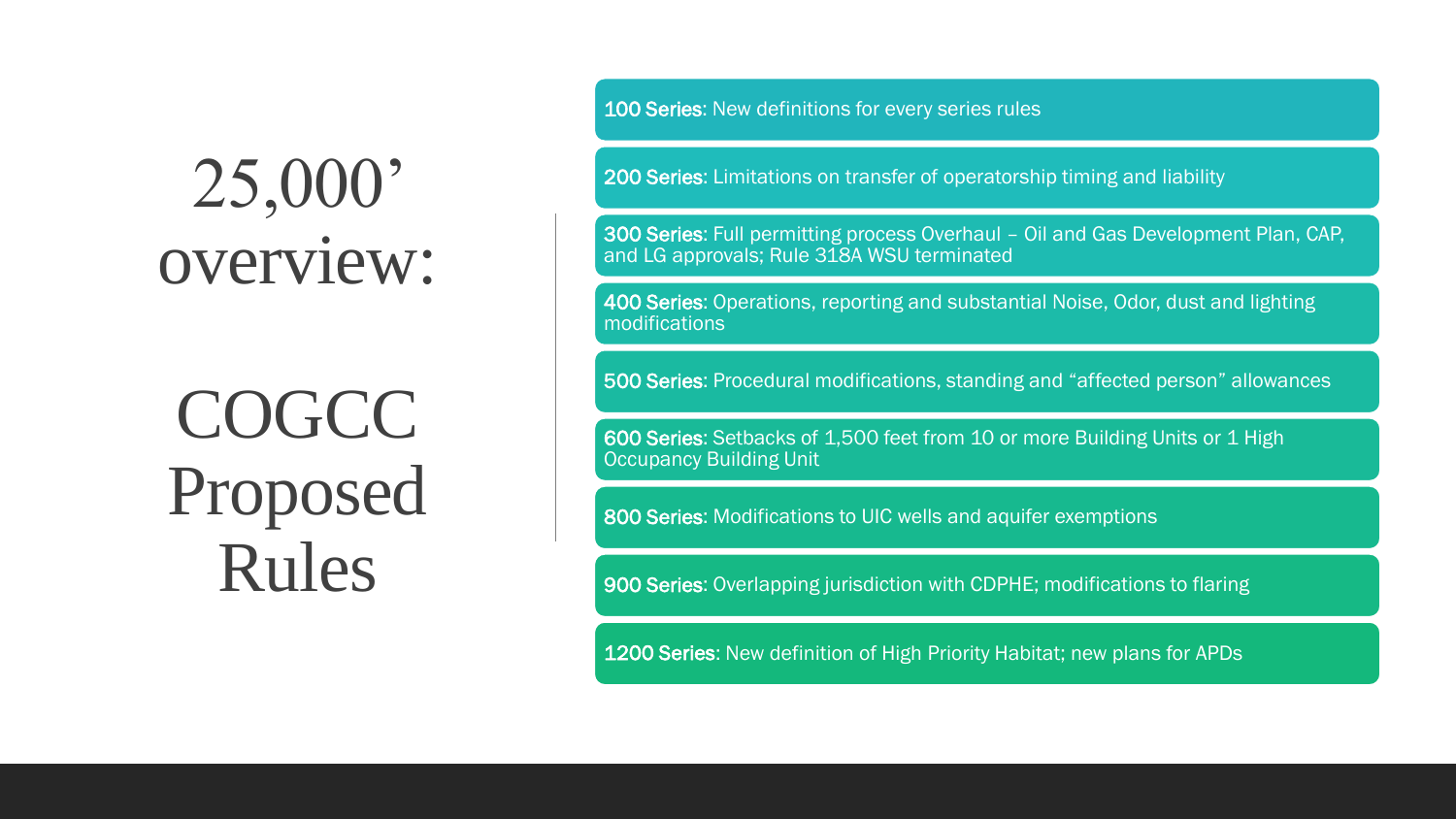## ESG Focus Points:

# COGCC and CDPHE Rulemakings

Cumulative Impacts: Senate Bill 19-181 also directed the Commission to adopt rules, in consultation with the Colorado Department of Public Health and Environment to "evaluate and address the potential cumulative impacts of oil and gas development." C.R.S. § 34-60-106(11)(c)(II)

- To include review and analysis of air, water, soil and wildlife impacts from development – climate change and water protection focus
- **Creation of Cumulative Impacts Data Evaluation** Repository ("CIDER")

Alternative Location Analysis: Senate Bill 19-181 further directed the Commission to "adopt an alternative location analysis process and specify criteria used to identify oil and gas locations and facilities proposed to be located near populated areas that will be subject to the alternative location analysis process." C.R.S. § 34-60-106(11)(c)(I)

■ To include review and analysis of Disproportionately Impacted Communities as focus on environmental and racial justice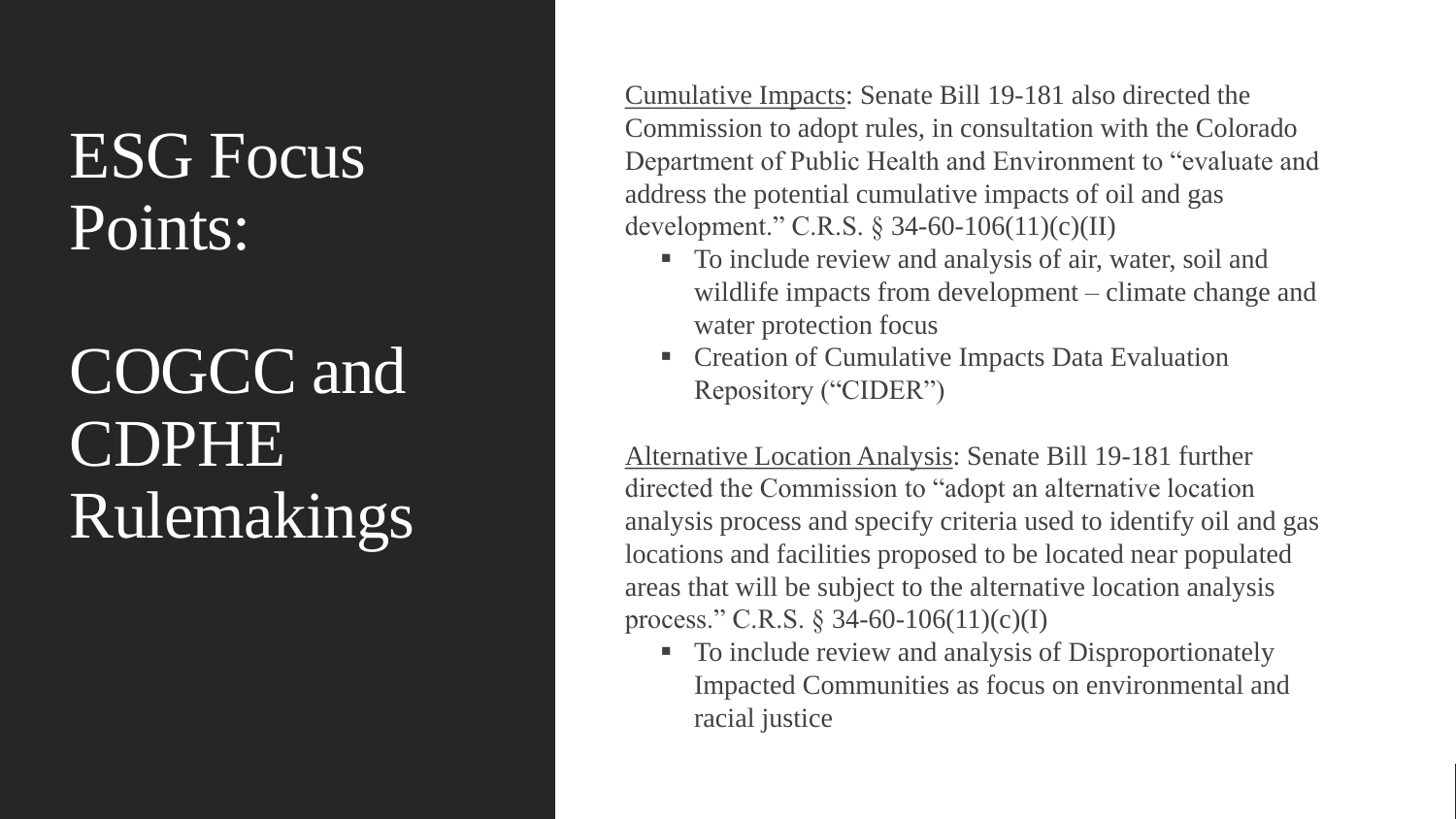## ESG Focus Points:

# COGCC and CDPHE Rulemakings

Environmental Protections: Senate Bill 19-181 further directed the Commission to reduce emissions of methane and other hydrocarbons, VOCs, and NOx from oil and natural gas exploration and production facilities and natural gas facilities in the processing, gathering and boosting, storage and transmission segments of the natural gas supply chain C.R.S. § 25-7-  $109(10)(a)$ 

■ Greenhouse Gas, Methane, Ozone, NO<sub>x</sub> and VOC reduction, reduced flaring and venting allowances

Social Protections: Increased standing, comprehensive and intensive notice requirements, public meeting and forum allowances, outreach and involvement with Local Governments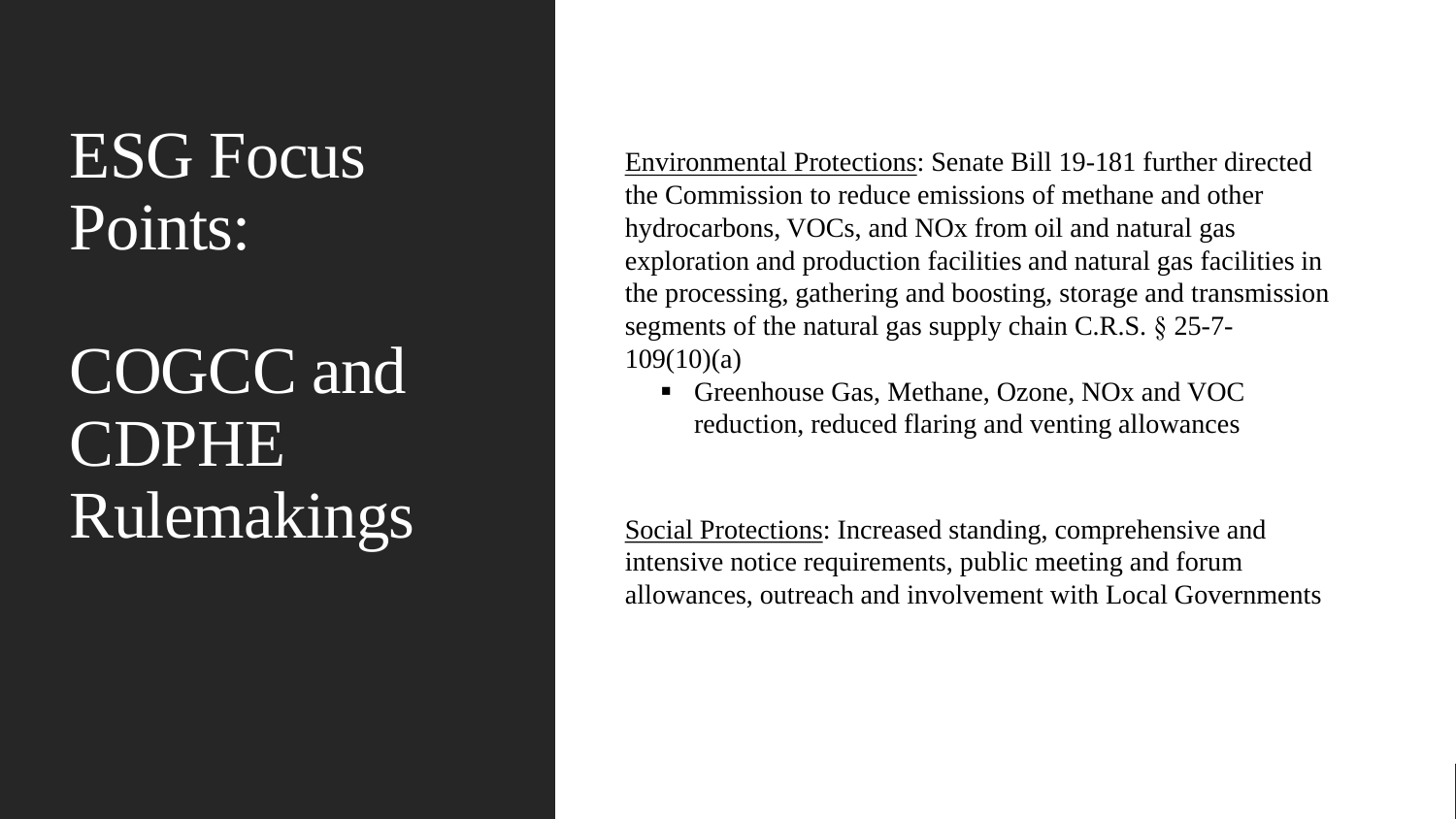Environmental, Social, Governance and Regulatory Issues

> Update on Colorado Rulemakings

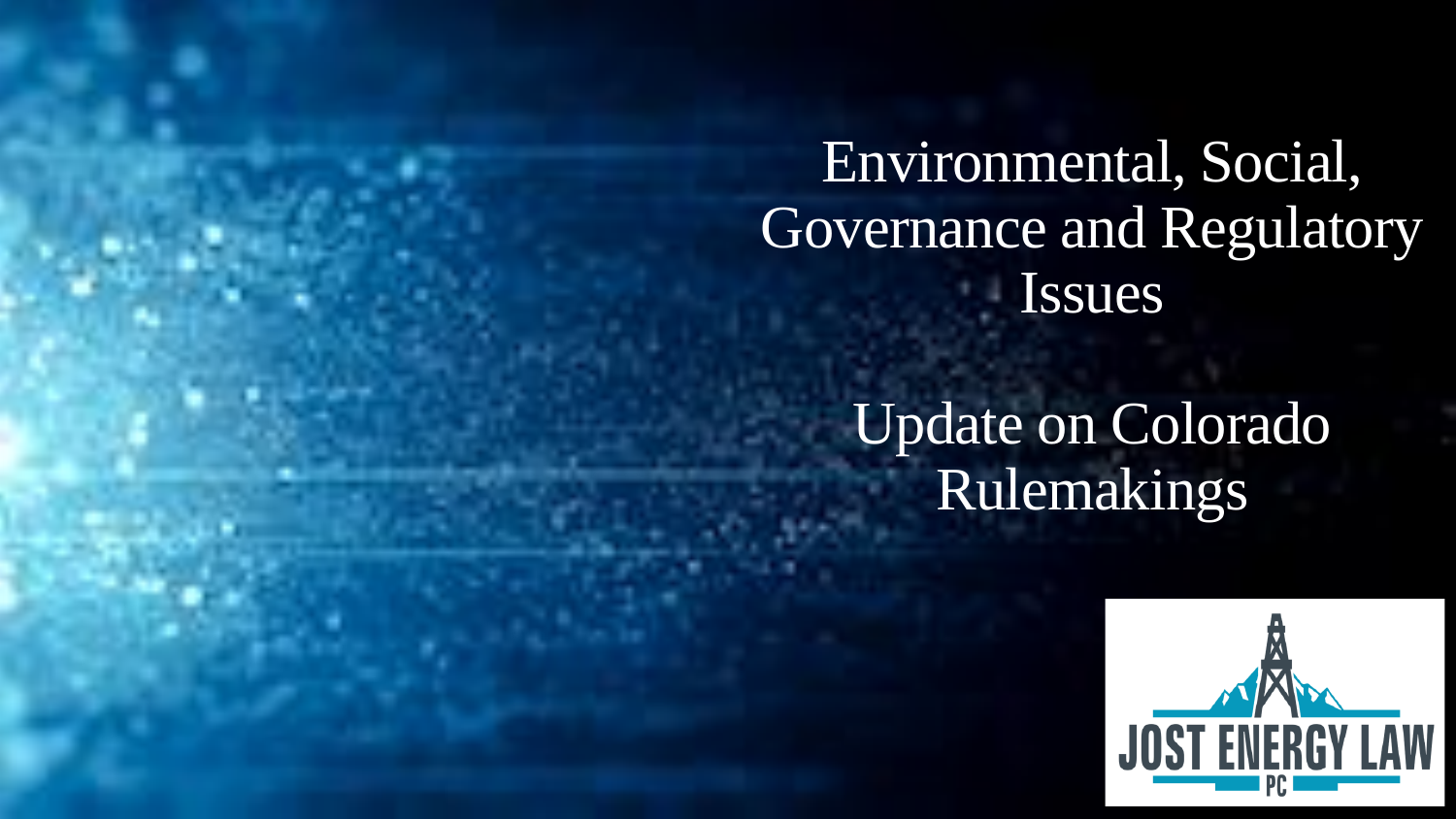### Update on COGCC Mission Change Rulemakings

#### Rulemaking Timeline (as of 9/17/2020):

- 9/18/2020: Staff Presentation of Revised 200-600 Series Rules
- 9/21/2020-9/23/2020: Party Statements on Revised 200- 600 Series Rules and Commissioner Deliberations
- 9/28/2020 9/30/2020: 800 Series Rulemaking
- $10/13/2020 10/16/2020$ : 1200 Series Rulemaking
- 10/23/2020– 10/30/2020: 900 Series Rulemaking

At the end of the 900 Series Rulemaking, the COGCC will likely have a day or two of reviewing the entire 100 – 1200 series adopted rules to ensure clarity and proper references before closing the record.

#### **January 1, 2021: Proposed Effective Date of COGCC Rules**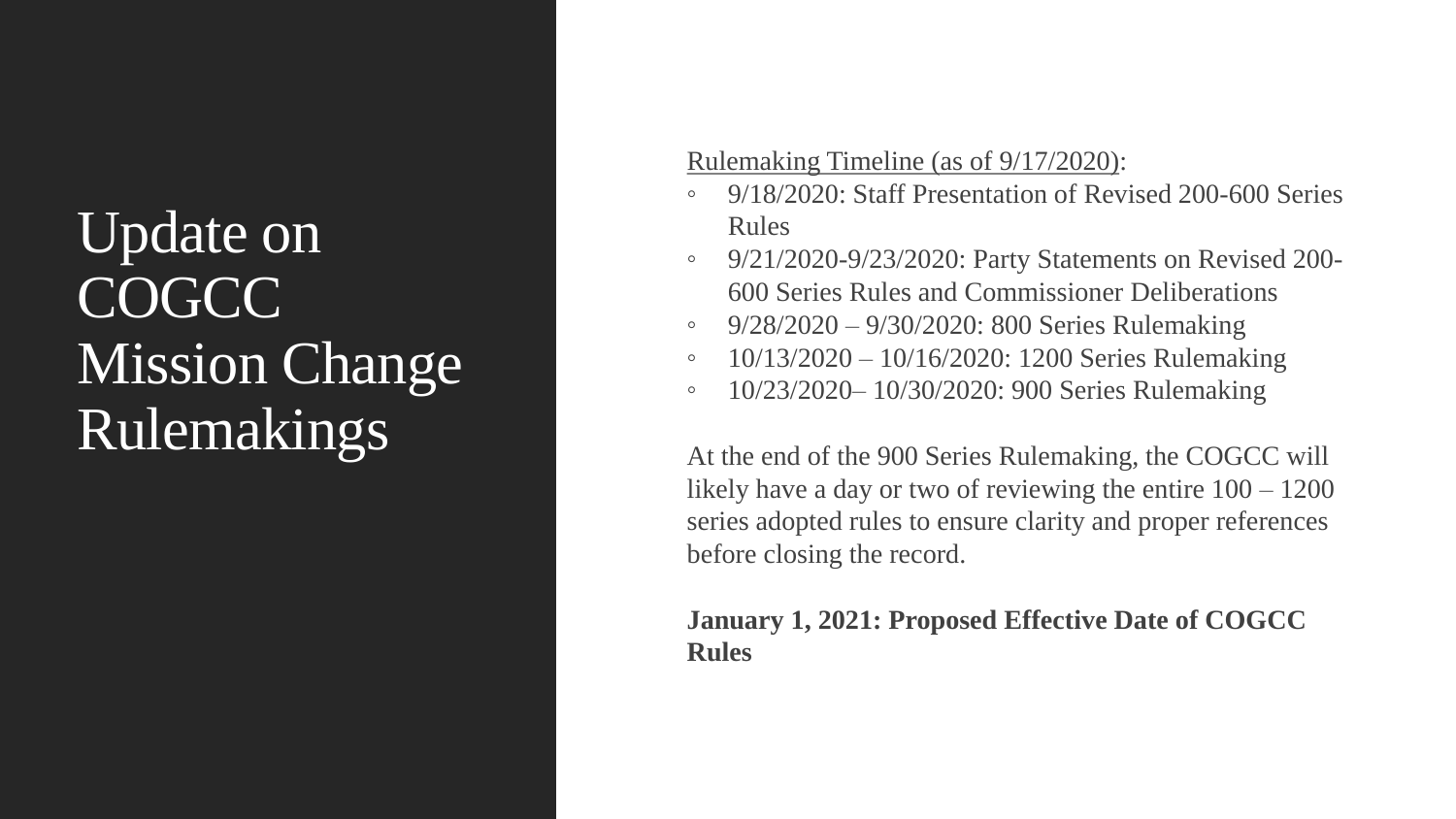### Update on COGCC **Mission Change** Rulemakings

#### Issues of Specific Focus:

- Potential Significant increase to setbacks from Residential Building Units and High Occupancy Building Units
	- Limitations on exceptions
	- Potential requirement for informed consent
- Variance Allowances
- Permitting Timeline
- Standing of Affected Persons
- Modification to definition of protected wildlife area (High Priority Habitat) and limitations on development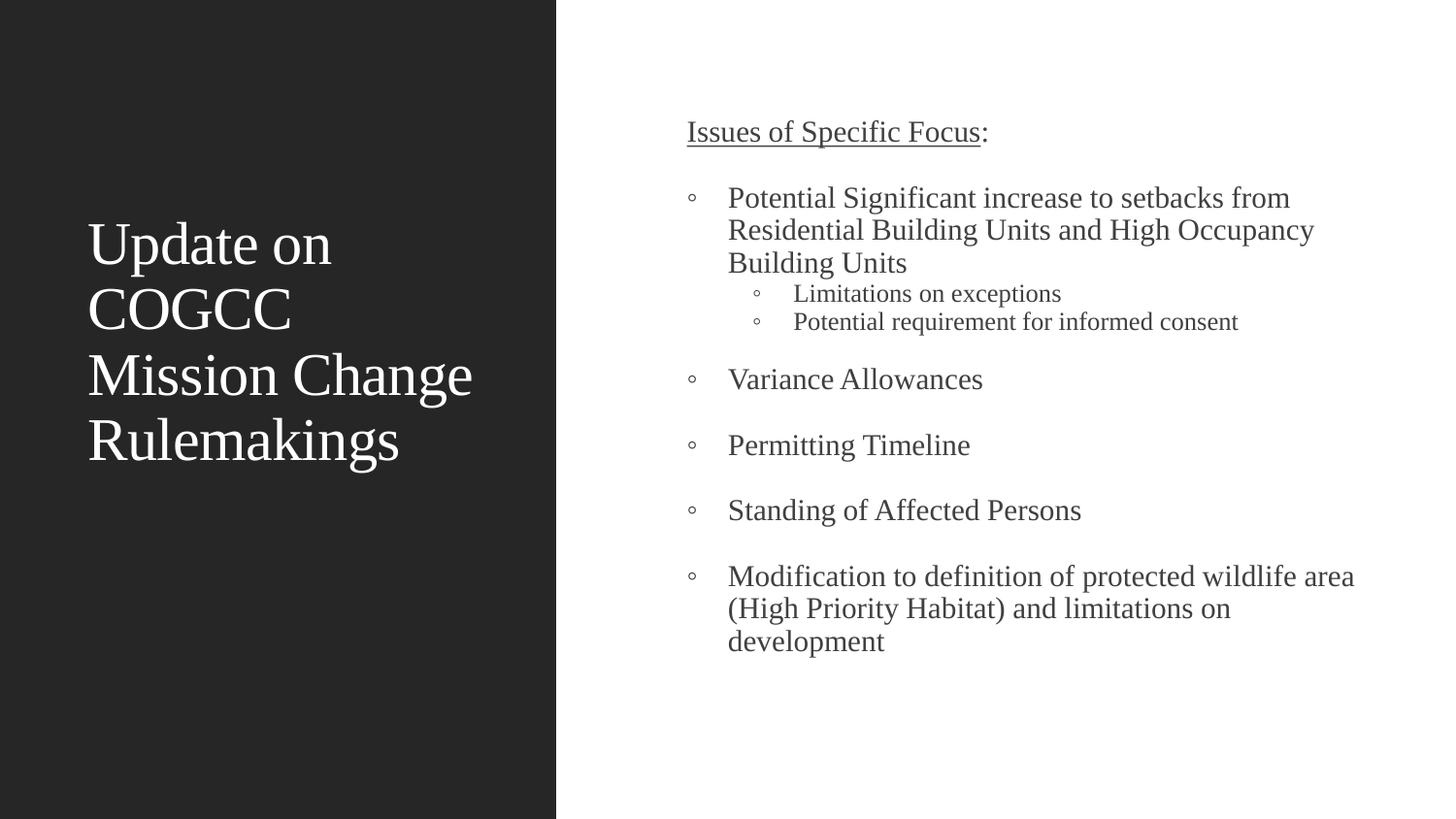### Environmental, Social, Governance and Regulatory Issues

Practical Considerations and Closing Remarks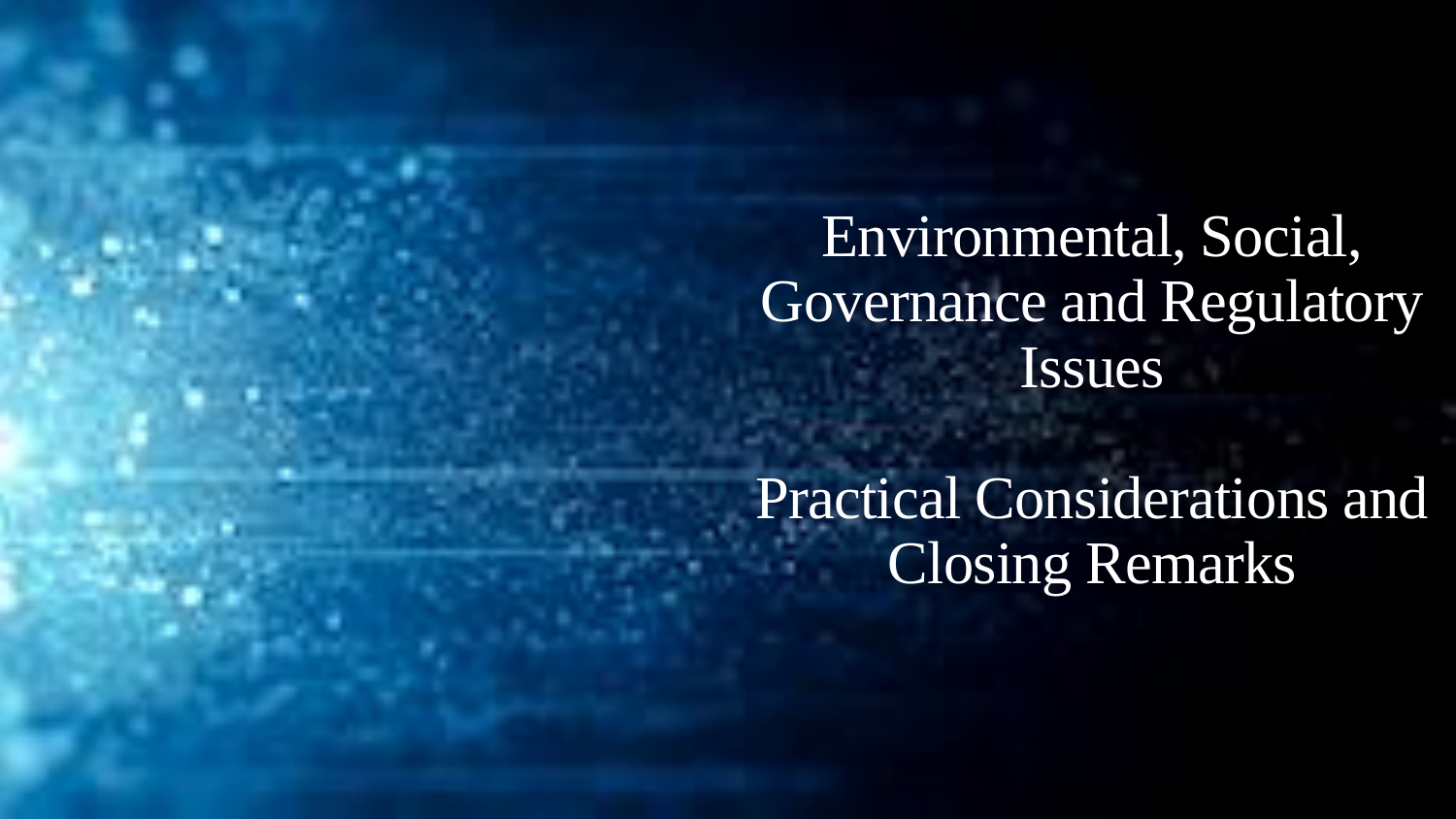## Practical Considerations

- ❑ Consult an ESG expert or advisor to become skilled in the history and reasons for ESG and become educated on the impacts ESG can have on your business
- Stay in front of required ESG measures the environmental and social factors being the most critical in certain circumstances
- ❑ Understand that ESG factors and criteria remain fluid be adaptable and open for change
- In Colorado, understand the current regulations, new COGCC and CDPHE regulations, and local government Codes and ordinances as they relate to ESG issues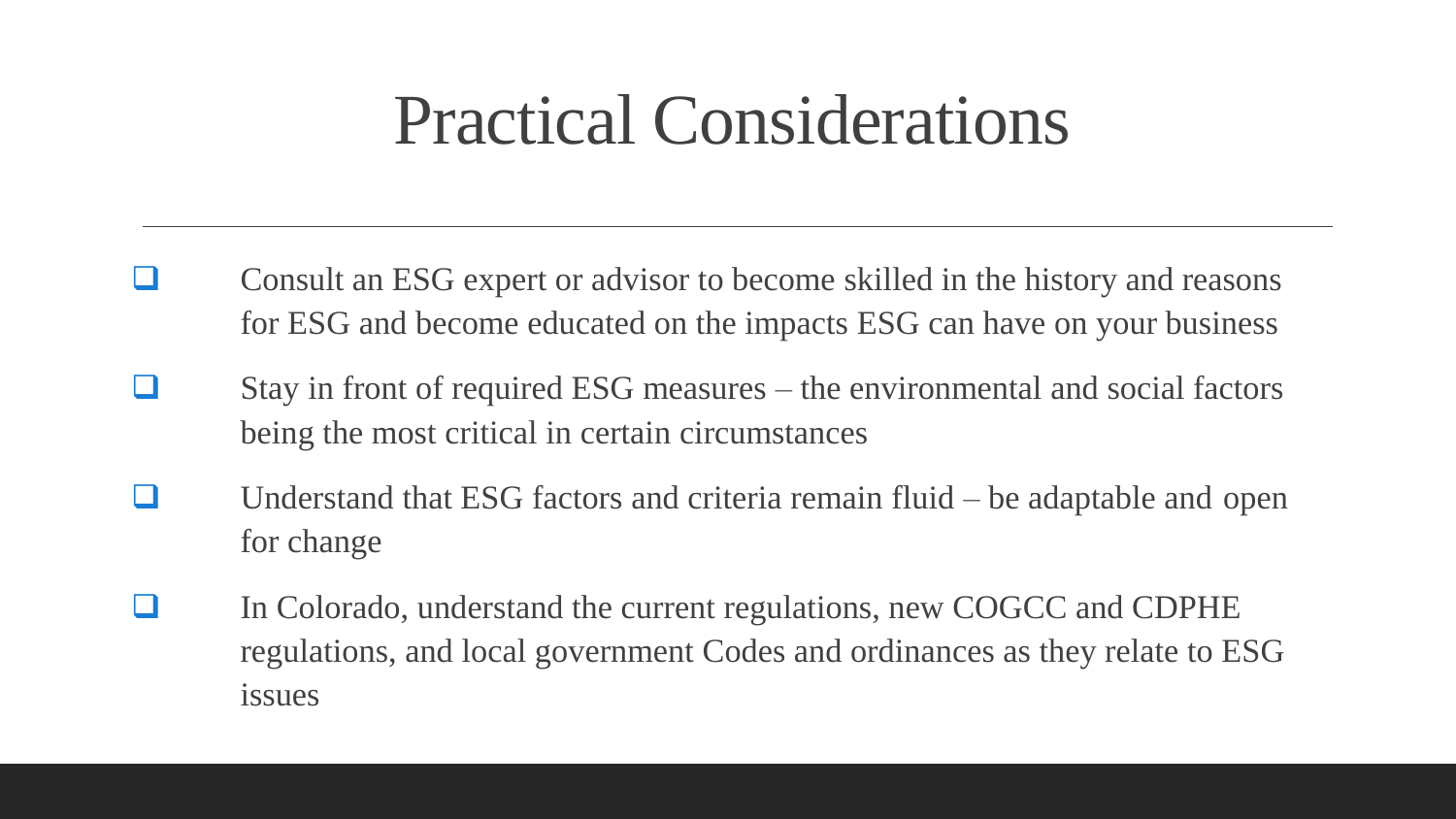# Closing Remarks

- ❑ ESG plays an important role for oil and gas operators both in the financial realm and sustainability of operations realm
- ❑ Colorado remains open for business and, in addition to voluntary ESG measures, oil and gas operators are required to comply with updated environmental and social regulations to ensure sustainable, responsible development
- Many progressive operators were advancing ESG priorities in varying capacities long before Colorado's 2018 election and the adoption of Senate Bill 19-181, and such focus on ESG priorities are attributable to their forward thinking, their hearing and accounting for the concerns and issues, and then adapting their company operations to those needs
	- "The sooner, the better" companies need to ensure ESG analysis and actions are built into their everyday operations for a sustainable company and culture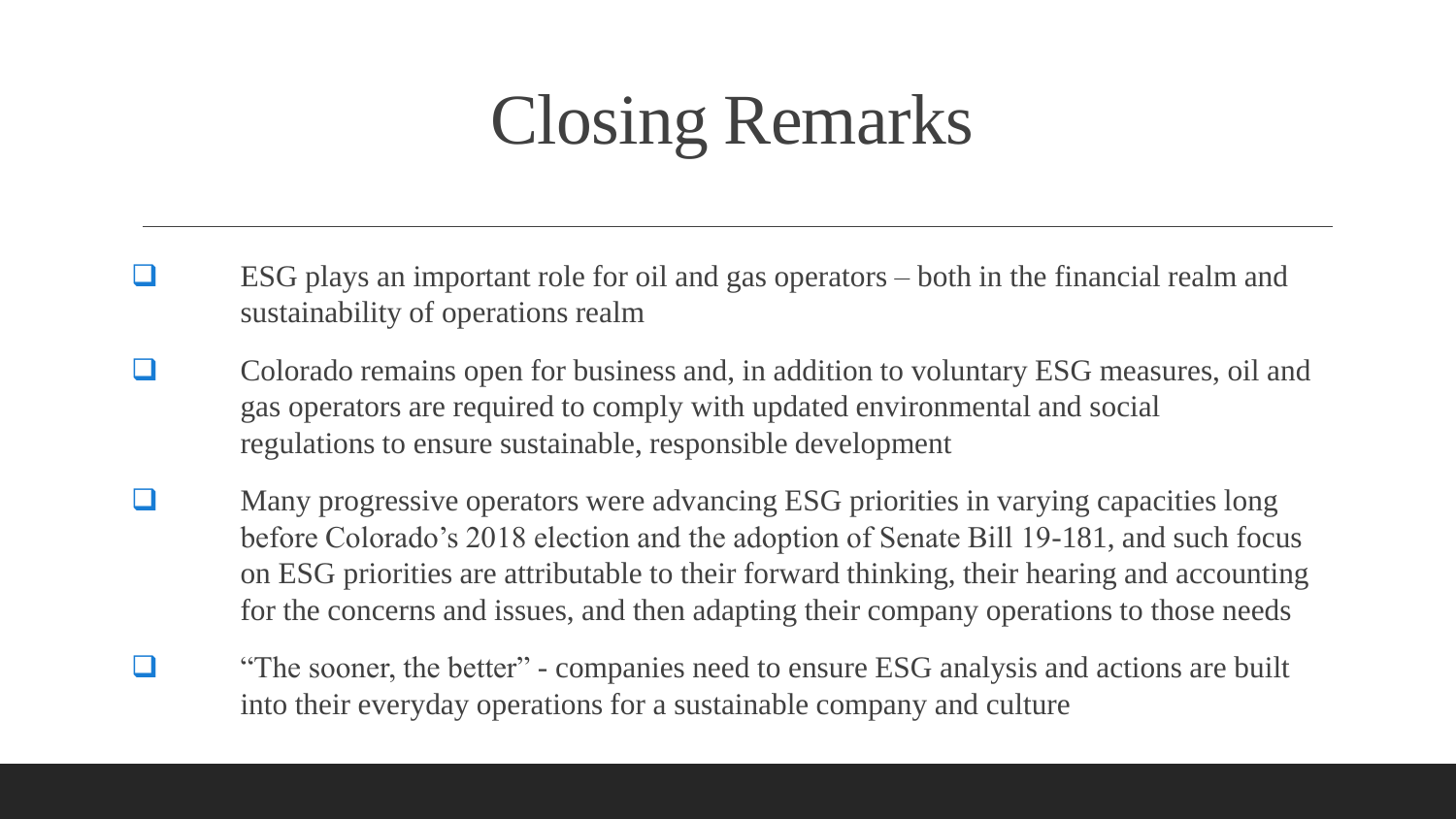

3511 Ringsby Court, Unit 103 Denver, Colorado 80216  $(720)$  466-5620 – Main [www.jostenergylaw.com](http://www.jostenergylaw.com/) jjost@jostenergylaw.com

Jost Energy Law, P.C. extends our warm appreciation to Mr. Ali Porbandarwala and Mr. Ed Polishuk for the opportunity to present this session at the Ryder Scott 2020 Virtual Reserves Conference.